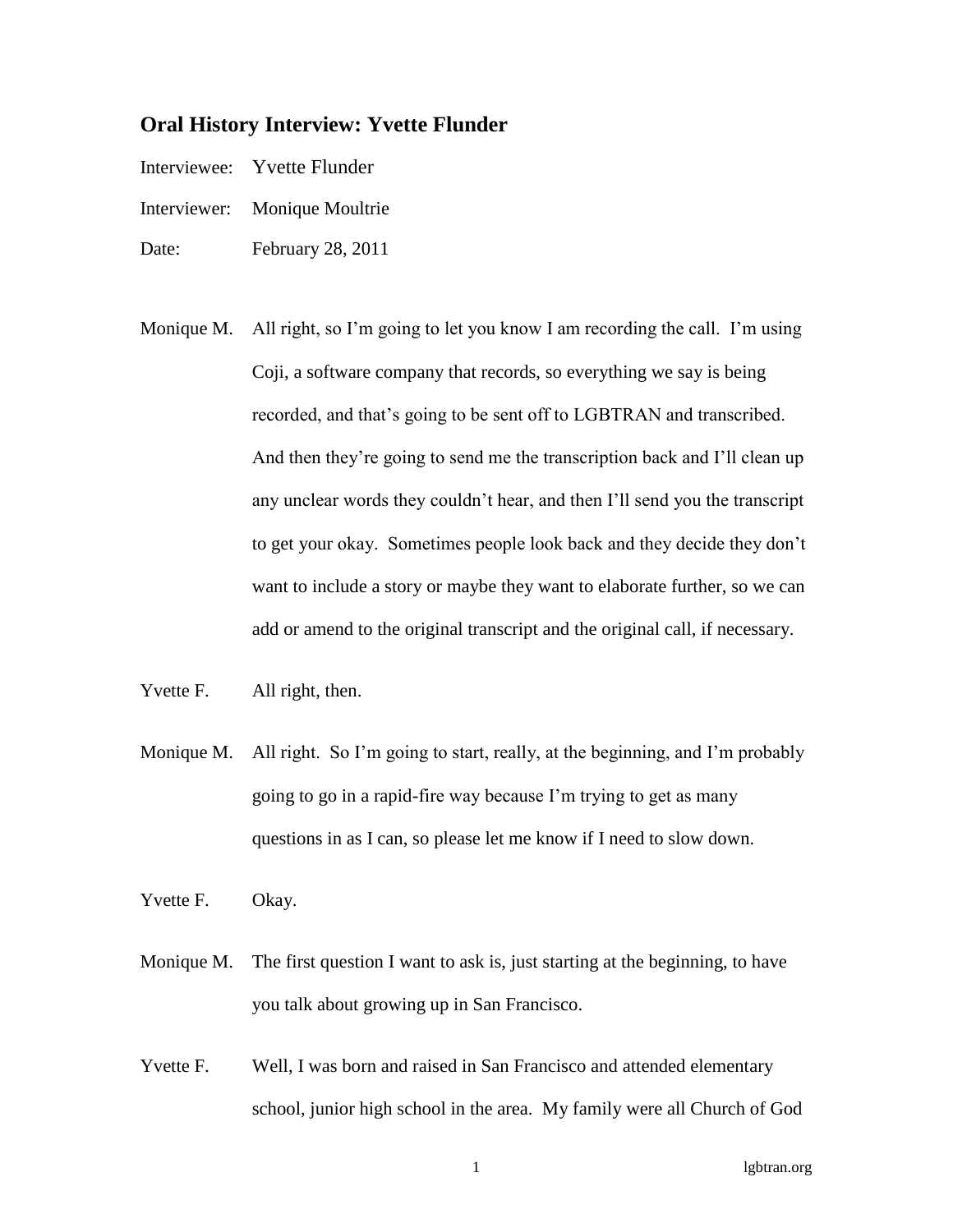in Christ people. My mother and father both came from church founding families, both in the East Bay and in the San Francisco area, and I grew up in the womb of the church. Essentially my whole life, for the most part, was related to church. Other things were sort of ancillary, like school and sports and all of that, but my life was church.

And it was the Pentecostal church, the Church of God in Christ. I also had a real sense of, because we were Pentecostal and fundamentalist, that we were very special inasmuch as we were the, quote, "holiness" people sort of in a sea of other religious people. We thought ourselves, in many ways, set apart from other religions. But we had a powerful community, very supportive, rather insular, but very supportive. We took care of each other.

I would venture to say that I had a safe and good childhood till we reached the point where my mom and dad started to have serious problems and eventually divorced. That left us reasonably vulnerable, financially vulnerable, and emotionally vulnerable, to some degree, because I loved my father a great deal, even though I knew he was a very dysfunctional man and could be violent. I still loved him, my dad. And so when I got to be about 13 years old, I went away from San Francisco and went to school outside of the area, to the Church of God in Christ school in Lexington, Mississippi. So I would say that I had a great childhood in San Francisco.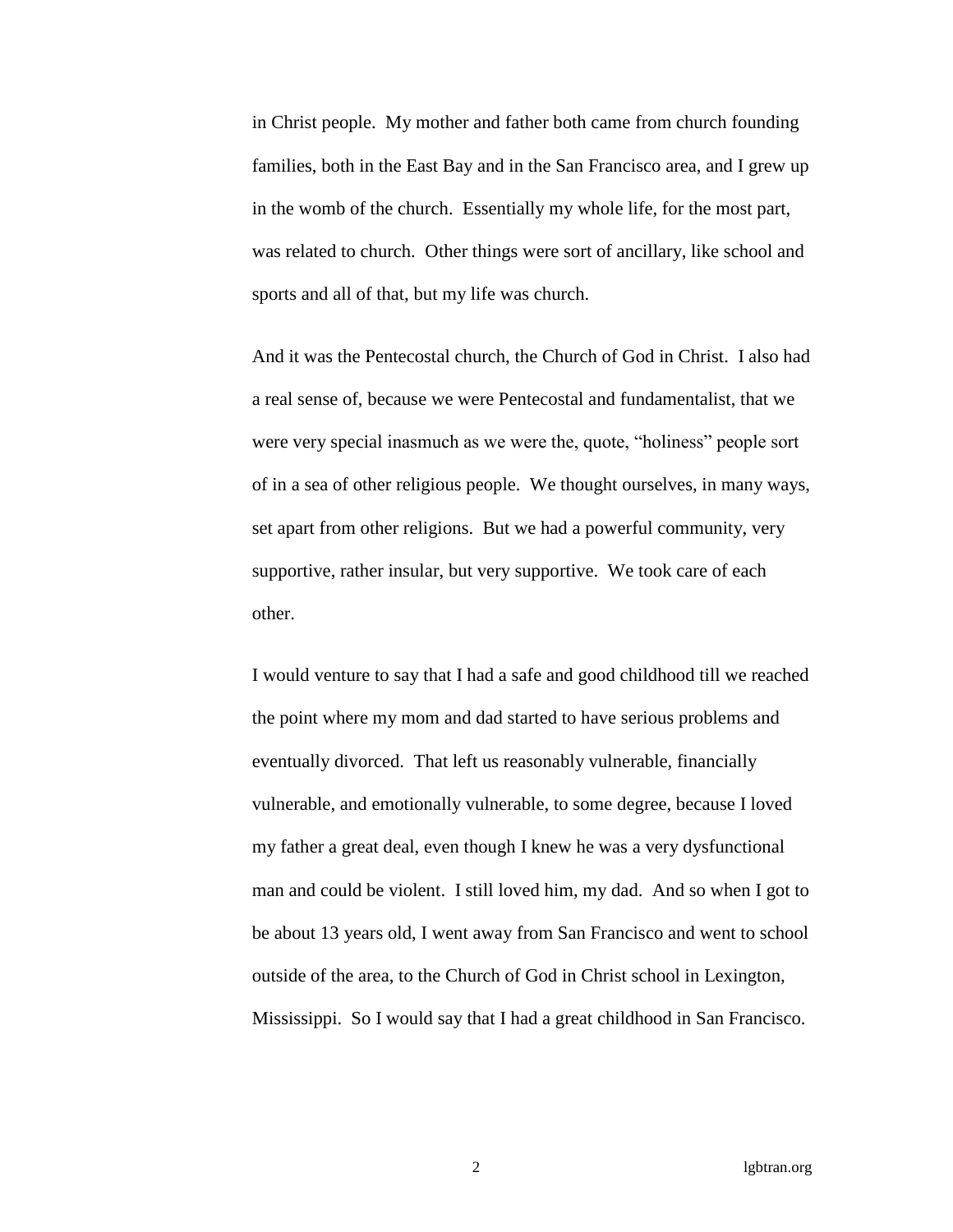- Monique M. Wow. I did my dissertation on Juanita Bynum, who also went to that school, and I was fascinated to learn the history of how it was created.
- Yvette F. Mm-hmm. Yeah, it had a great history.
- Monique M. My first job is to say... let me set the interview up correctly first. My name is Monique Moultrie and today is February 28, 2011, and I'm here with Bishop Yvette Flunder, and we're discussing her growing up in San Francisco. I'm going to take us back one step further and to ask about the type of neighborhood you grew up in. Was it predominantly black, multicultural, multi classes?
- Yvette F. Well, yes. I grew up in a very multicultural neighborhood. I grew up in what was called the Ingleside neighborhood in San Francisco. Multi family, middle income. And I went to public schools at home and had a lot of Asian and European American friends when I was in school. I was involved in several of the school-related clubs. This is back when schools had money. And I played in the band and I was in the chess club and things like that coming along in school. So yes, I was in a very multicultural neighborhood.
- Monique M. What did you play?
- Yvette F. I played first chair classical clarinet.
- Monique M. Okay. Now, you mentioned growing up with your mother and father. Did you have a large extended family or was your family unit small?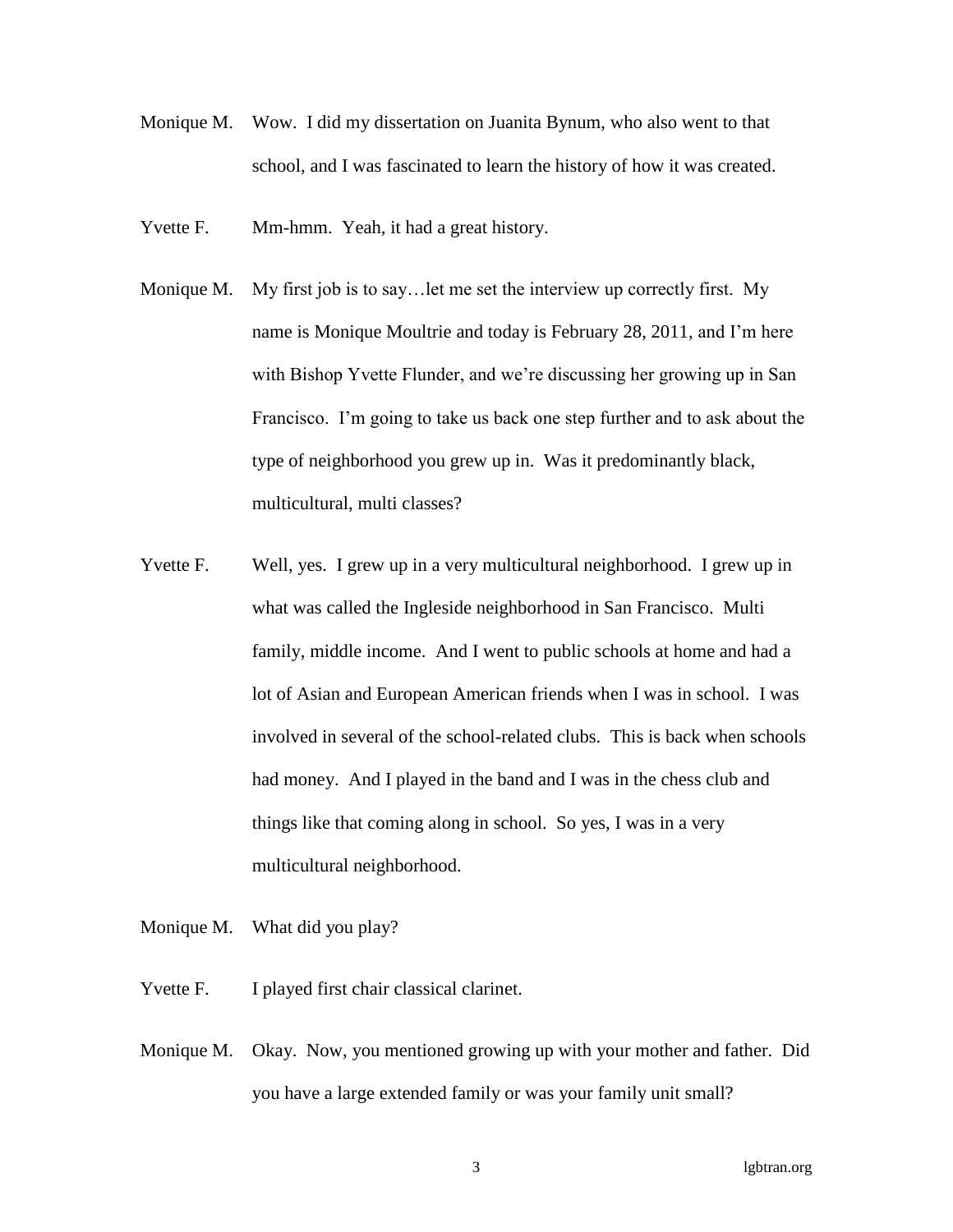Yvette F. Well, comparatively, yes, we were small. I was principally connected to my grandmother and grandfather on my mother's side, my maternal grandparents. My father's father had passed when I was born, and then his mother and that part of his family, his siblings, my cousins, were not very close to us once my mother and my father broke up. Which, by the way, I was eight and my brother was ten when that happened, so we didn't grow up around those cousins.

> We were connected to the people that were connected to our church. That's the best way to describe it. And whatever family members were connected to our church, those were the ones we were connected to. So we were a comparatively small family to several of our friends who had multiple siblings and extended family and such. But we had a big community, so it didn't feel like we were, you know.

- Monique M. Yeah. You talk a bit about having your world be pretty much shaped by your activities in the COGIC church. Were there any activities you did within the church for fun or outside of the church for fun or that pursued any other interests?
- Yvette F. No. [*Laughs*.] All of my recreation was with church people. When we used to go places – of course, you know, in the Church of God in Christ, like other organizations that are very…that have a culture, essentially, we did things within that culture because there were so many things we couldn't do. We didn't go to dances and we didn't go to movies. We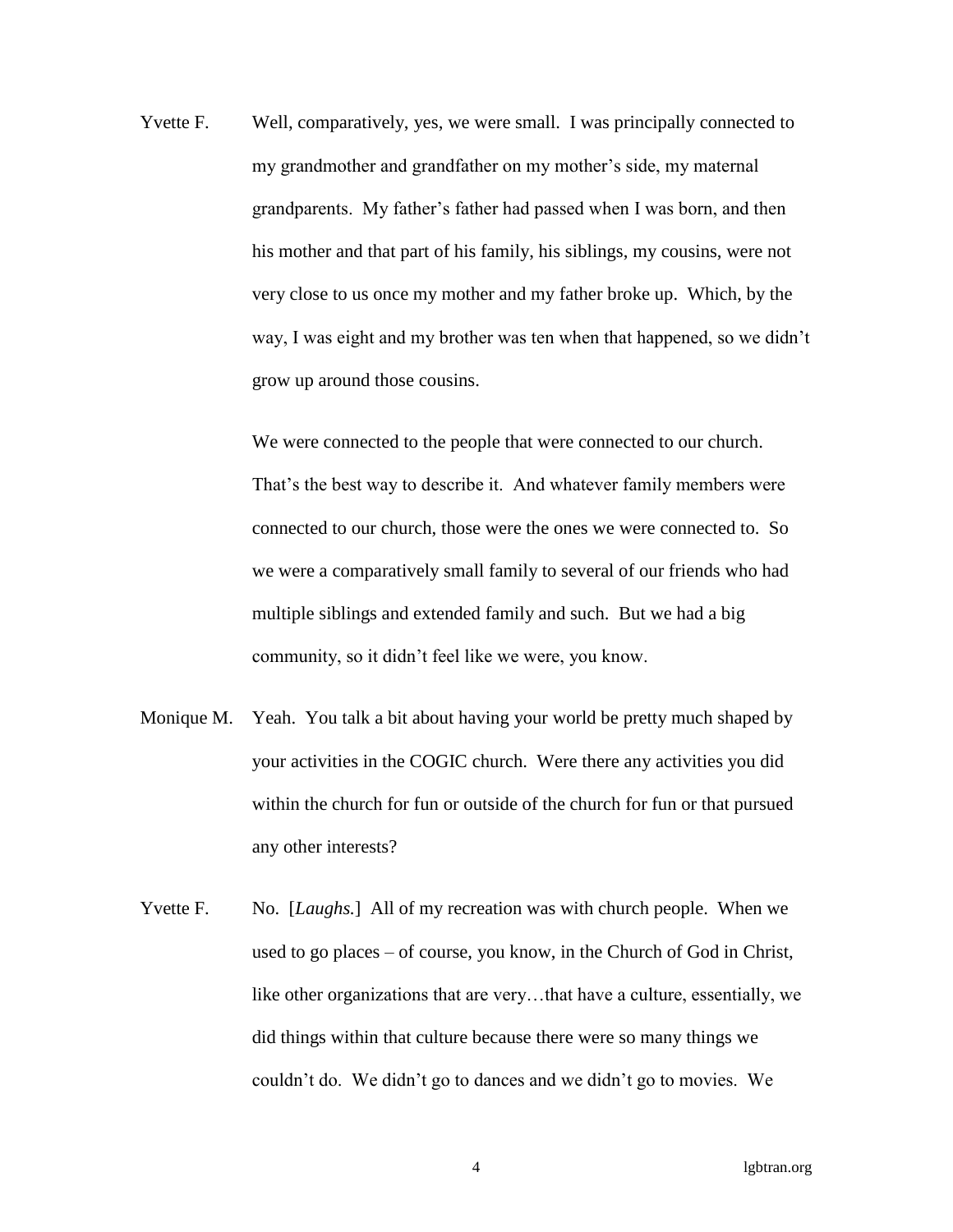didn't go to sports games. We had picnics and we had musicals and we had events, and we got together and went to the meetings, to the youth congress and the convocation, and we would fill up buses and charter planes and all of that, because the activities of the national church took up a good portion of our time and our spendable cash. There wasn't much left over to do, you know.

Locally what we would do after church – because we had church all day. It started in the morning about 9:30 and literally went on until there was a midnight broadcast, 11:00 broadcast, radio broadcast. So we went to church all day Sunday, and there were different subsets to that. We would go to Sunday School and then we would go to our morning worship. Then we would break at the end of our morning worship, and then as young people we would have activities.

We'd go to what was then Playland at the beach and to the fun house, but we would all go together, we'd go in a pack. We'd go out to restaurants and things like that, and then we would come back at, say, 6:00 for what was called YPWW, Young Peoples Willing Worker, and that was our service, the young people's service. Then we would go into our night worship, and then after our night worship we would have a late night broadcast, so it was a full day.

Monique M. Yes!

Yvette F. Uh-huh. [*Laughs*.]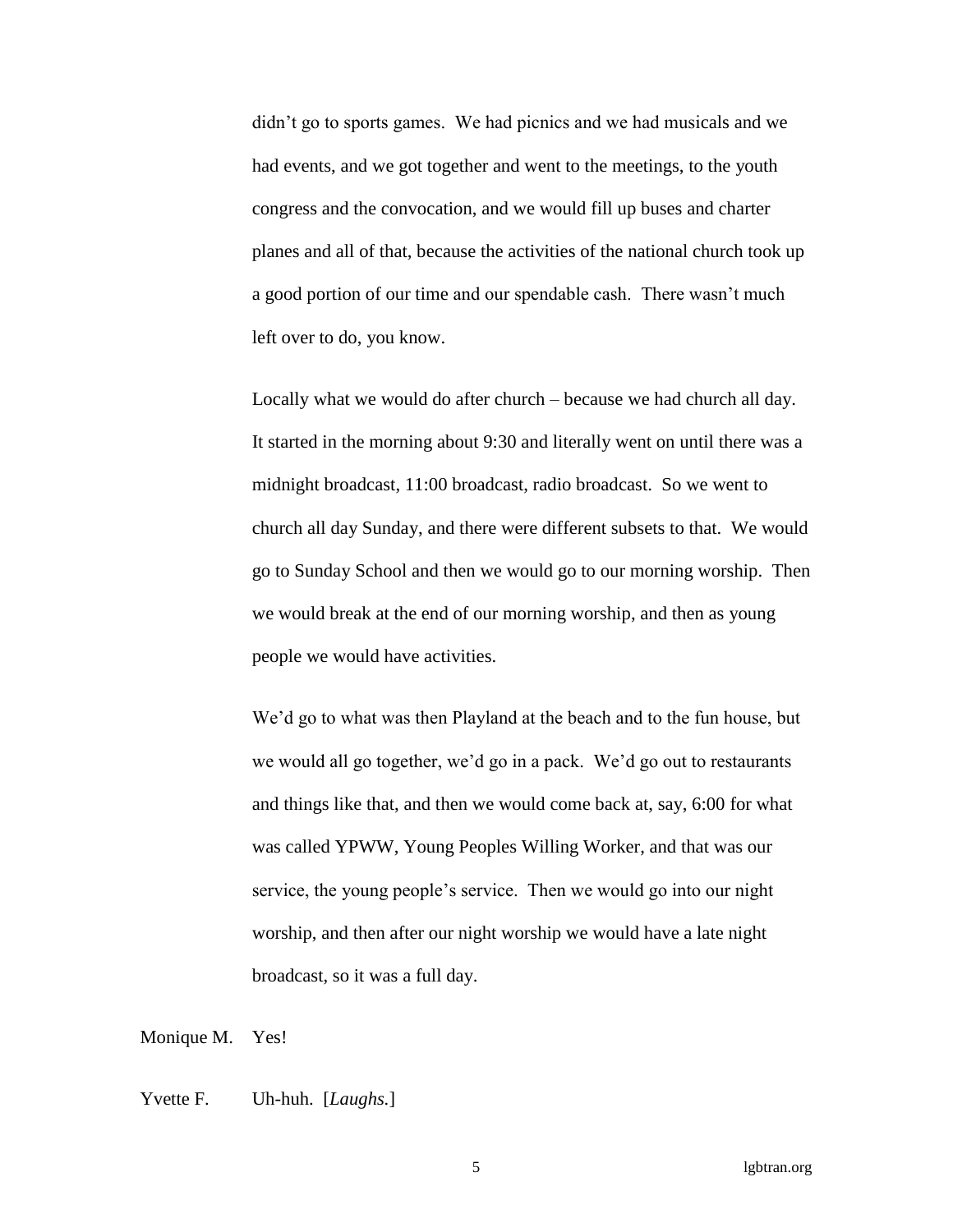Monique M. It sounds full and tiring.

- Yvette F. Mm-hmm. We said we didn't sin 'cause we didn't have time. That's the only reason. [*Laughs.*] There was no time in the schedule for sin, you know. You barely had enough time to go to the bathroom, you know. [*Laughs.*] So yeah, right.
- Monique M. Now, it sounds like a great deal of your value system came from your being a part of COGIC. Were there any specific family values that were big in your household?
- Yvette F. Well, you know, we practiced what we really believed. My mother led us in prayer. We talked about God and scripture. Our music was usually religious music. We actively lived at home what we lived at church. My mother was a very strong woman, very powerful and directed and focused, and loved God with all of her heart, loved her children. And she was one of those women that I believe was definitively called to ministry. She was definitely clergy. But she was born and raised in a church where women didn't have the option to have a full charge of ministry, so my mother wasn't ordained to ministry as we understand it. She wasn't allowed to pastor or to serve communion, to, as we say, marry and bury and serve communion. She wasn't allowed to do that because she was a female in a very patriarchal system.

But she, like so many of the other sisters that were part of the church, learned to circumvent those realities and they actually ran things, they just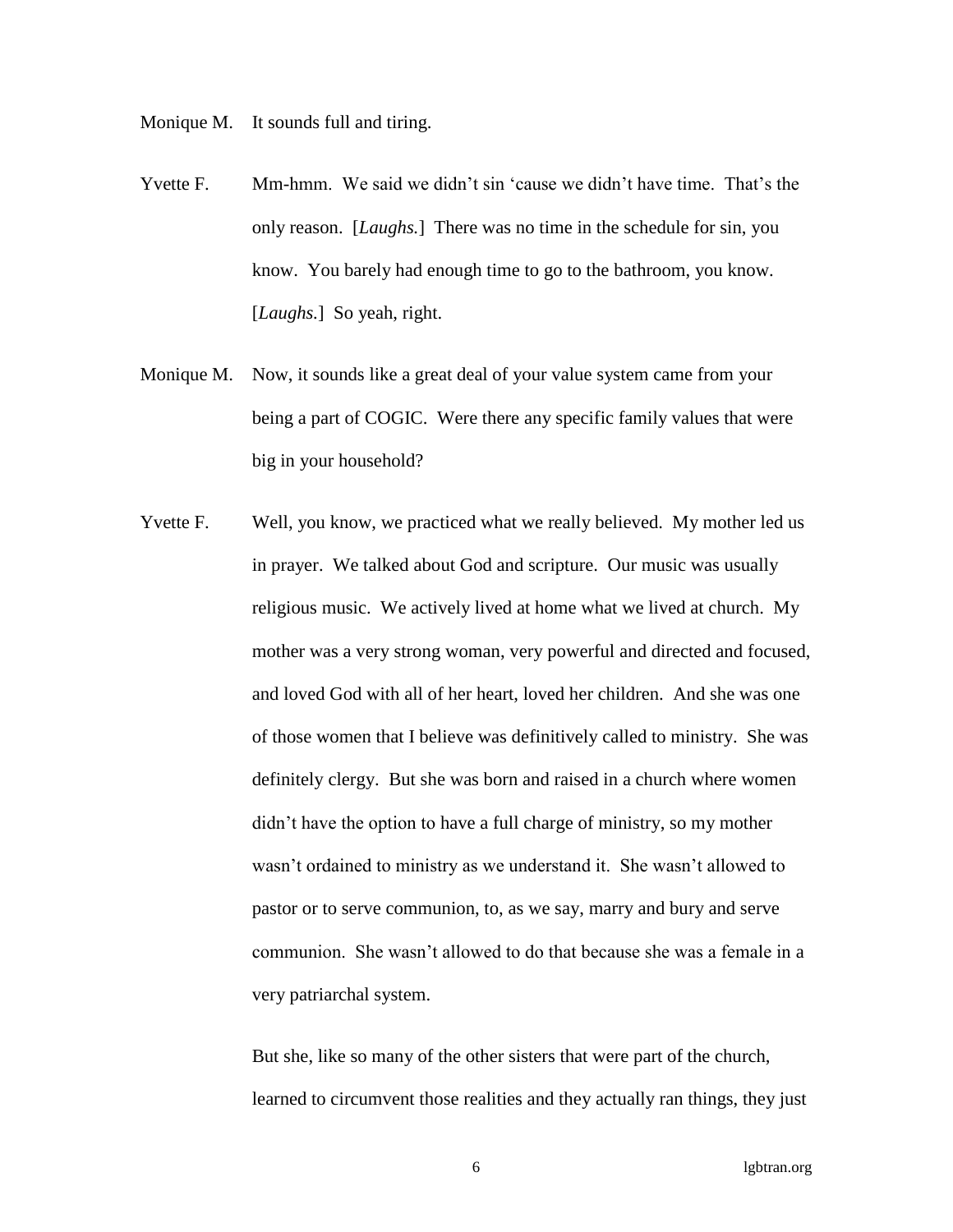ran them on the down low, you know. It was more of them, so just in shear numbers it was always more women. They also did the biggest fund raising for the church. And so the person who rules the purse rules the church, you know. And they definitely did quite a bit of that. Quite a bit. So my mother was very strong. So anyway, go ahead, I'm sorry.

- Monique M. I was just going to follow up. You mentioned your mother's faith. Did your father also attend the COGIC church you attended?
- Yvette F. Oh, my dad? Oh, yeah. My father, until he left church altogether, which he did do at some point, my father was a jazz singer, and a wonderful jazz singer, and a recording artist. An incredible jazz singer, in fact. In fact, my mother and father both sang. My mother was trained as a pianist and my father was a really great jazz singer. But he didn't launch his career until he left church.

And my mother got married when I was 12, so two years after she and my dad broke up, to my stepfather, who I really look to as my dad. My birth father has passed away, but my stepfather is still living, and he and my mother were together over 40 years, so he was our dad for my brother and I as we were coming up, and he deeply influenced us. And I know that I have a lot of my father, my birth father in me, in my spirit. He was a lighthearted man with a deep wanderlust, and he just couldn't be confined to the strictures of the holiness church. It just wasn't something he could do. And so he and my mom just had a real departure around those issues.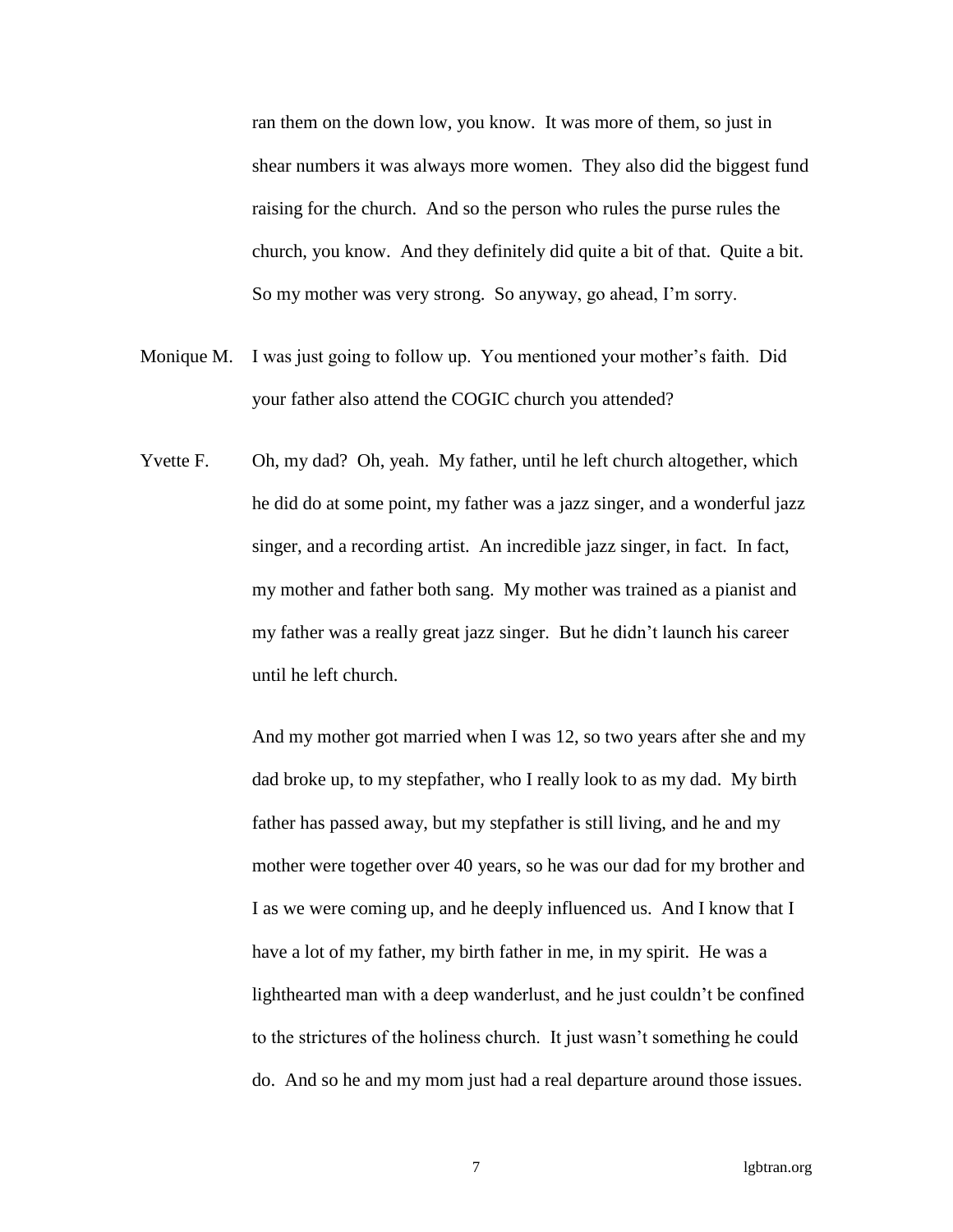But my stepfather stepped in rather quickly, a couple years later, and married us – that's the way we say it, 'cause he got my brother and I with the package, and immediately started being a wonderful provider and taking care of us and helping us throughout my life. And he is still in my life.

- Monique M. Wonderful. Now, going back to your time at Saints High, did you end up graduating from there or did you come back to California?
- Yvette F. Say that again.
- Monique M. Going back to your time at—
- Yvette F. At Saints Junior College? Yes. Saints Academy and Junior College I think was the last name that they had for it. I graduated high school in Mississippi at Saints Academy and then I came back to California.
- Monique M. And so when you returned to California, what were you interested in doing? What was your first grownup gig?
- Yvette F. Well, when I came back to California, what I was very aware of is that... I had had several leadership responsibilities while I was in Mississippi, and in those three years that I was there, I was sort of like the campus coordinator for worship and prayer. And so my life became very oriented toward a deeper spirituality, inner spirituality. And what I realized when I first came home from school is that I was surrounded by a lot of young people who hadn't had that experience, and they seemed to me to be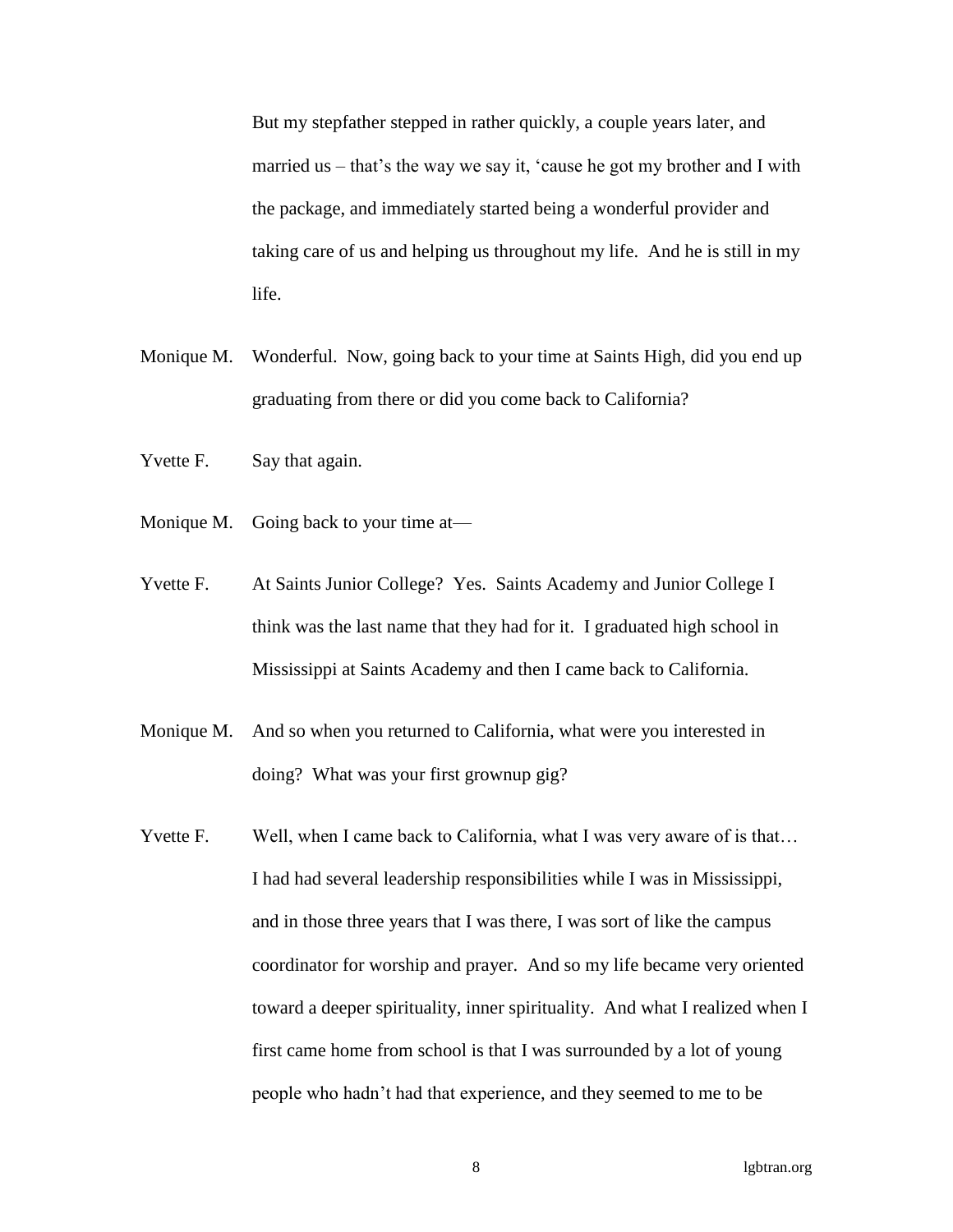terribly frivolous, you know? You know, I just, I have an old spirit anyway, but when I was younger it was much more visible compared to my friends and contemporaries. So when I first came home from school I really realized that I, you know.

So I went to business college, and then on to college. But I remember feeling very different and distant and apart from most of the folks that were contemporary to me in age. I was always thinking very deeply about everything, like everything was a matter of life and death. And which was so conflictual with so many other parts of me, because I was also very aware that I was a same gender loving woman. And it was my secret for a time, particularly when I was very young, but I was aware of it. And I think part of what made me so intently spiritual was to try to beat back those urges. And I remember that time of my life as being sort of a dichotomy, because where on the one hand I was deeply, deeply spiritual and reading the Bible through maybe two or three times by the time I was 21 or 22 years old, but simultaneously having to deal with and figure out how to respond to what it was I was feeling going on in my sexuality.

- Monique M. When you mention that was a secret you held, was it at any point voiced to your family, to your parents, to your brother?
- Yvette F. Not then. I talked to my brother about it because my brother is gay. But it was later. I had to find words for it. There were no words for it, not in our community. So it took me a little while to identify it and to find words for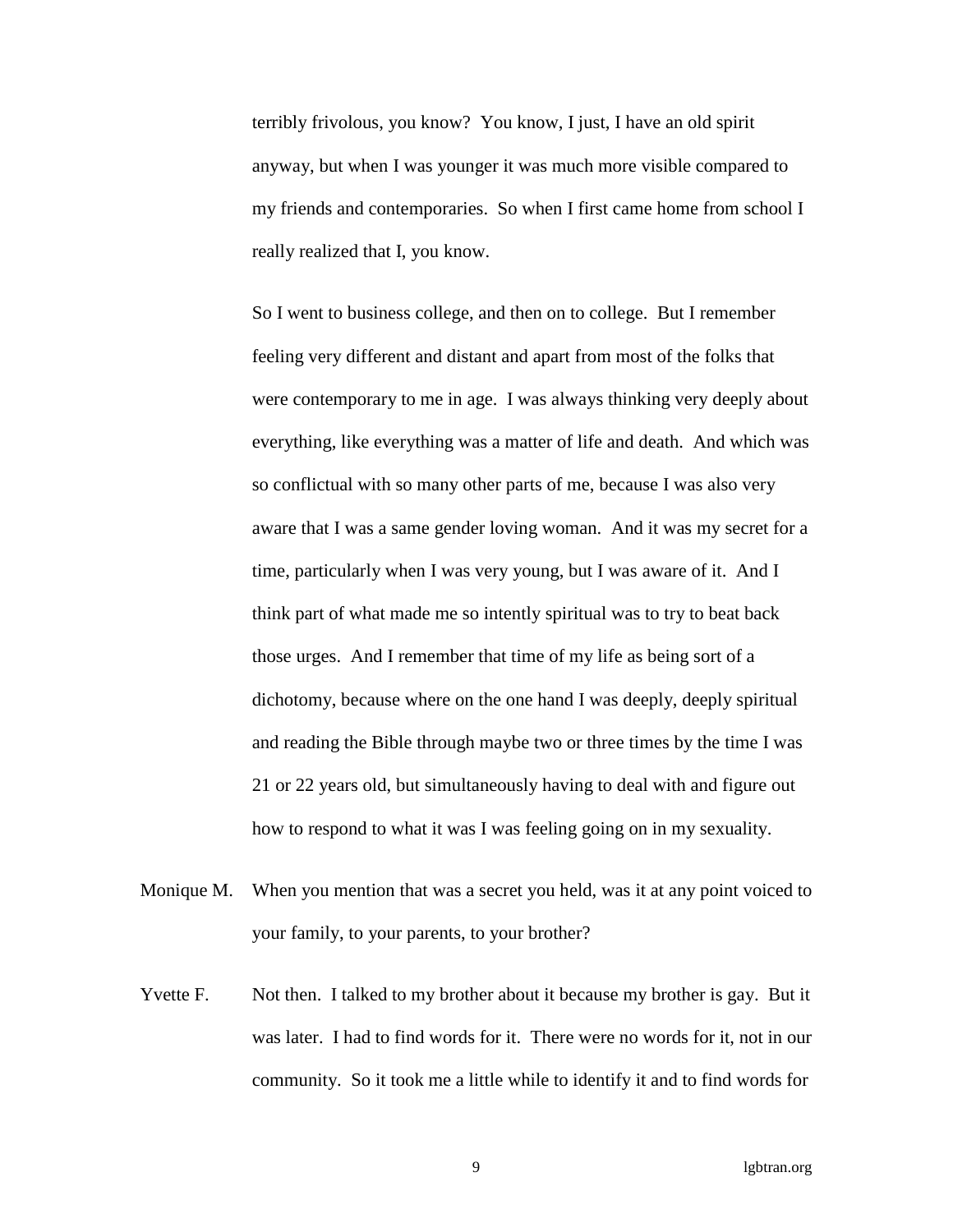it. Now, what I did to sort of "cure" myself – [*laughs*] – is I got married, so I figured that that would do it, you know.

Monique M. Wow, okay.

- Yvette F. And I'd get myself all straightened out and this wouldn't be a part of my reality. And I married a man who was struggling with the same kinds of issues, in his words, and I guess we figured that we would cancel each other out in some way, you know. [*Laughs.*]
- Monique M. How long did you y'all continue with that?
- Yvette F. [*Laughs*.] We were married about three years. And of course I have a beautiful daughter, and I'm very grateful that, if for nothing else, that when we got married, I have this beautiful child, and that part of it was wonderful. But we had a tough time, and he eventually became HIV positive and died from complications due to AIDS. Now, of course I had to be tested and my daughter also, and we both tested negative, but it was difficult emotionally to have that experience. It was sort of the precursor to my work in HIV, but it was a very difficult time.

Monique M. Oh, certainly.

Yvette F. If you hear me crunching, it's because I'm eating while we're talking, okay?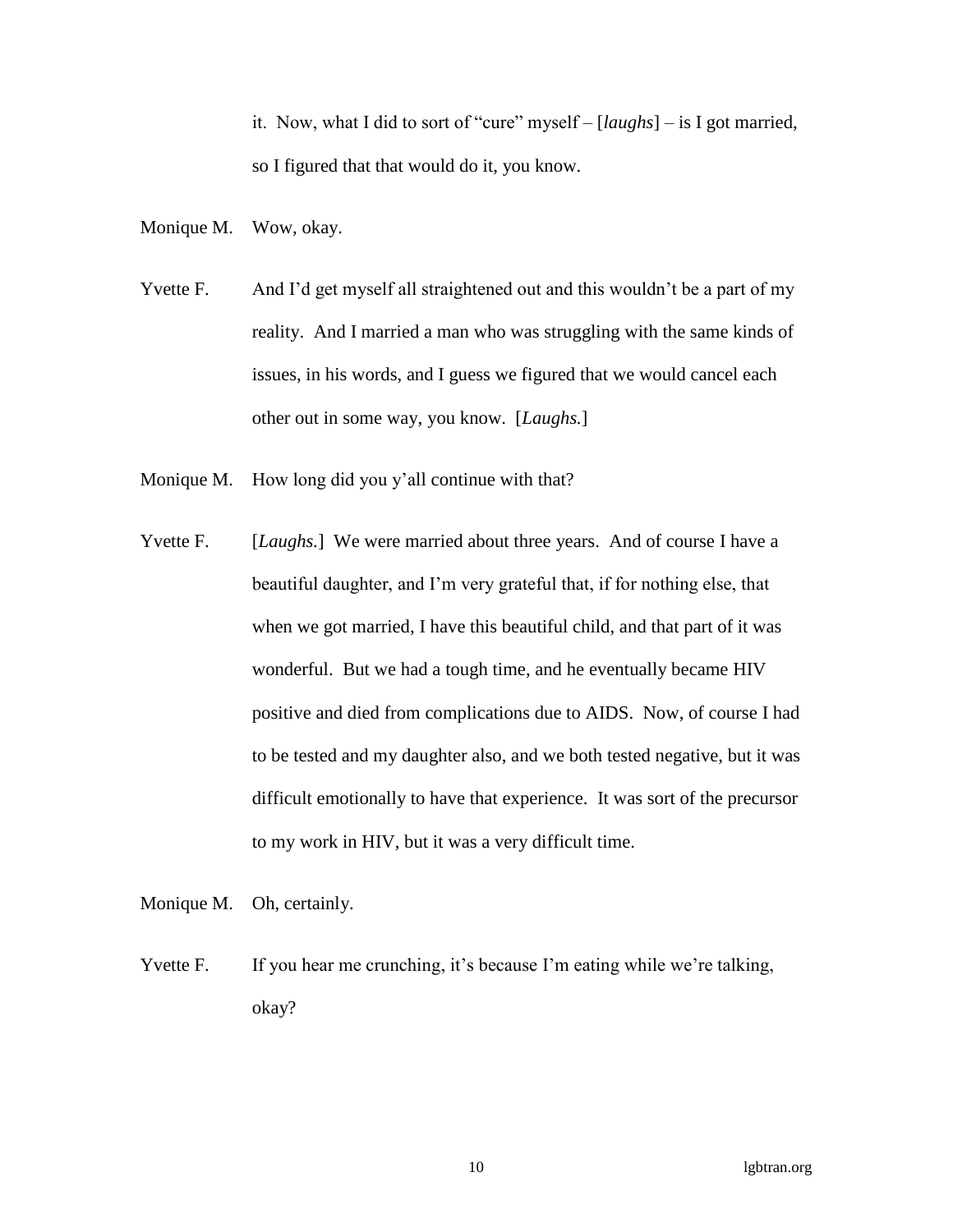- Monique M. Completely okay. I'm trying to keep the trajectory and timeline straight. So you've returned to California, you're returning to San Francisco. Is that where you went to college?
- Yvette F. Mm-hmm. I went to college in the San Francisco Bay area, the College of San Mateo, after I finished Heald. I went to business college first, Heald, H-E-A-L-D. Then I went to the College of San Mateo for undergrad and Armstrong, which was connected, and Berkeley, which was over close to the Berkeley campus. It doesn't even exist anymore. And then I left college and didn't go back to college until I went to seminary, which was in the late 1990s, and I got three degrees from seminary. But I wasn't going to go back, because I went to work, had a baby, and I was a single parent. And I went on to work and worked until—
- Monique M. In bios that I read of yours, it said that you had a passion for social work, especially in working with the elderly. Was that originally a career trajectory for you or did you always know you'd be in full-time ministry?
- Yvette F. Well, I didn't see a difference between the two. I stayed in ministry and I always had a social justice bent. And I started that when I was about 19, before I got married, with helping my cousin to develop a specialized foster group home. And I helped her and I lived there with six young women. And then I got married after the foster group home, and then after I got married, I got…the job that I got involved in was working with seniors, and lots of things with them in terms of housing, meals,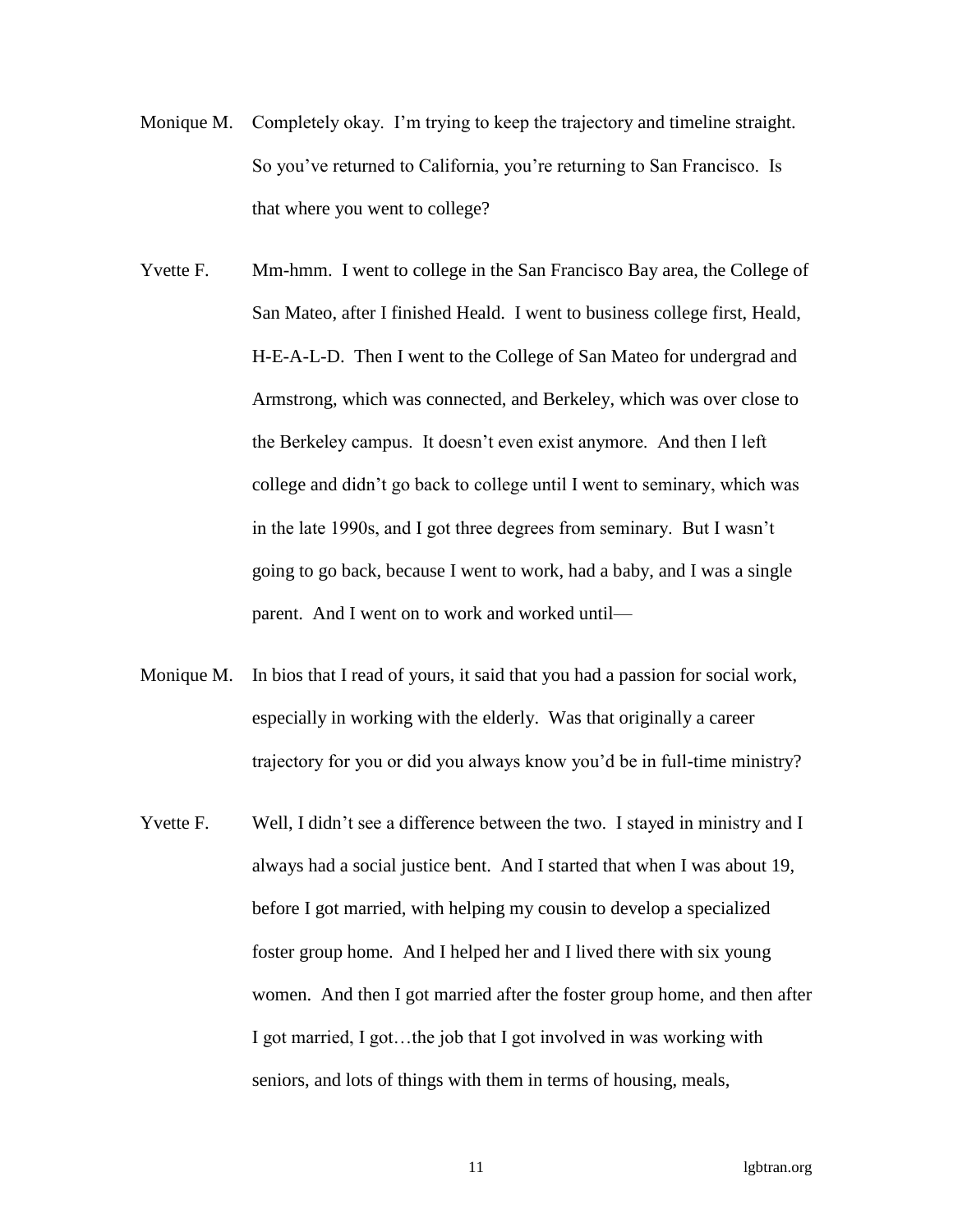transportation, legal aid to the elderly. Several different kind of programmatic pieces were involved in that. And then from that to HIV, you know what I mean? So it's been from one thing to another.

And I saw the connection between social work and social justice work and faith, but I wasn't able to stay connected in terms of faith and social justice work when I came out, when it became more and more apparent, after me and my former husband broke up, it became more and more apparent that I was a same gender loving woman, at least to myself. And eventually it became conflictual. I had a theological conflict, I had emotional conflicts. I just started having conflicts. And I pulled away from the church. I kept doing the social work, but I pulled away from the church. And I spent six years out there.

- Monique M. And so that period of exile, you said it lasted about how many years?
- Yvette F. About six years when I didn't go to church at all, anybody's church anywhere.
- Monique M. What lessons do you think you learned from that religious exile, that period of healing away from the COGIC church?
- Yvette F. Well, I definitely...my heart opened to other theologies other than the Pentecostal/fundamentalist Biblical literalism. And I began to open my heart to other possibilities. Because I never believed myself out of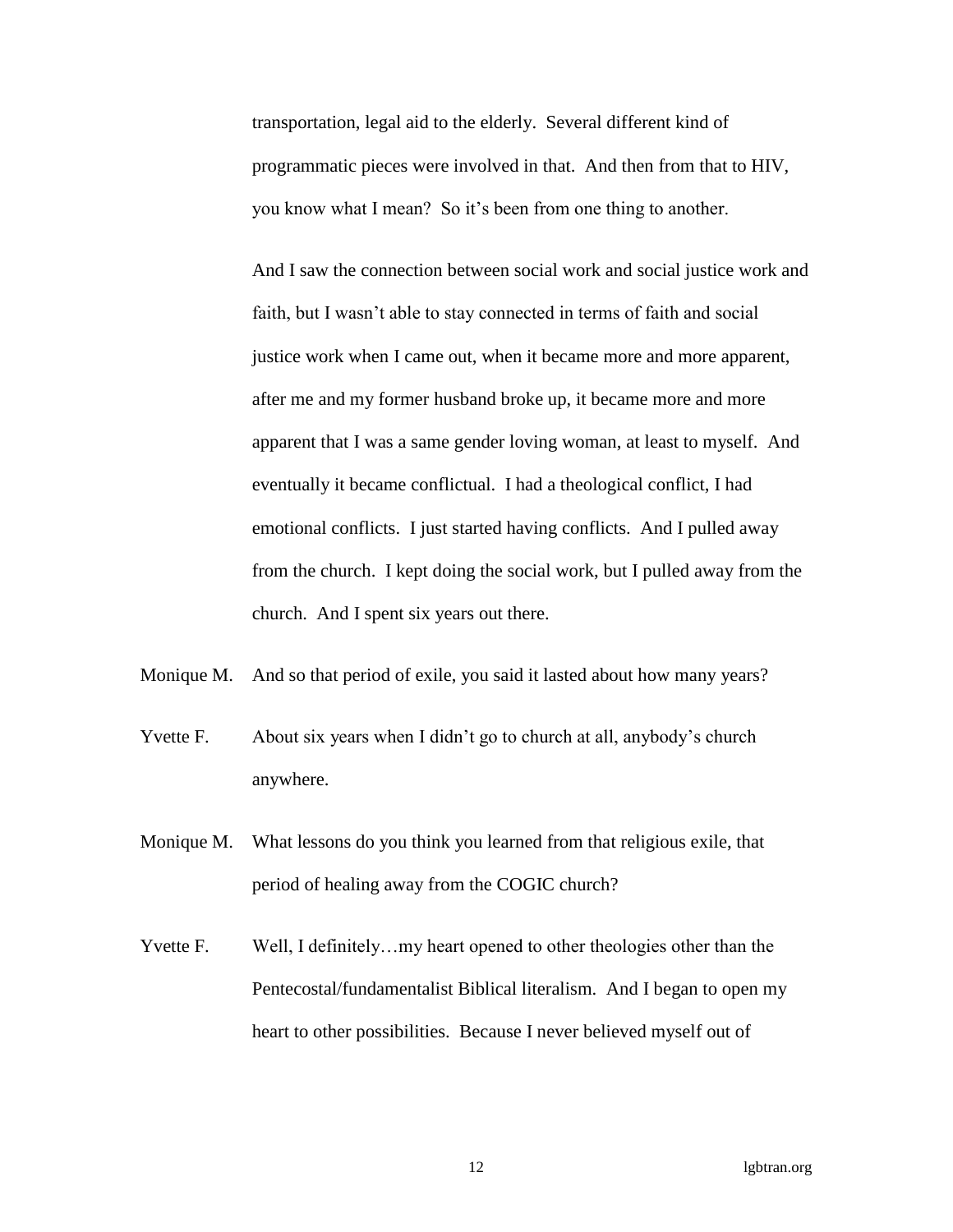relationship with God. I just knew that I was out of relationship with the Church of God in Christ.

Monique M. Gotcha.

Yvette F. And of course it made things very distant from my family because that's the punishment that you endure. You leave a fundamentalist church, you have to leave everybody behind. That was hard.

- Monique M. I can imagine.
- Yvette F. It was a sort of bereavement, you know?
- Monique M. Now, in that period, the readings that I have say that at some point you got drawn to Love Center Ministries.
- Yvette F. That's true.
- Monique M. Talk about that move.
- Yvette F. I got a phone call one day and folks wanted me to come and preach for a service when Bishop Hawkins was out of town, and I agreed. Although my mouth said yes, everything in me said no. And in fact I had to go find my Bible. I didn't even know where it was. It was in my house somewhere. And I went and found it and I sat down with it, trying to figure out what I was going to preach from. [*Laughs.*] And I developed a sermon with my Bible in one hand and a bottle of wine – I was drinking the wine from the bottle. I wasn't even pouring it in a glass. Because my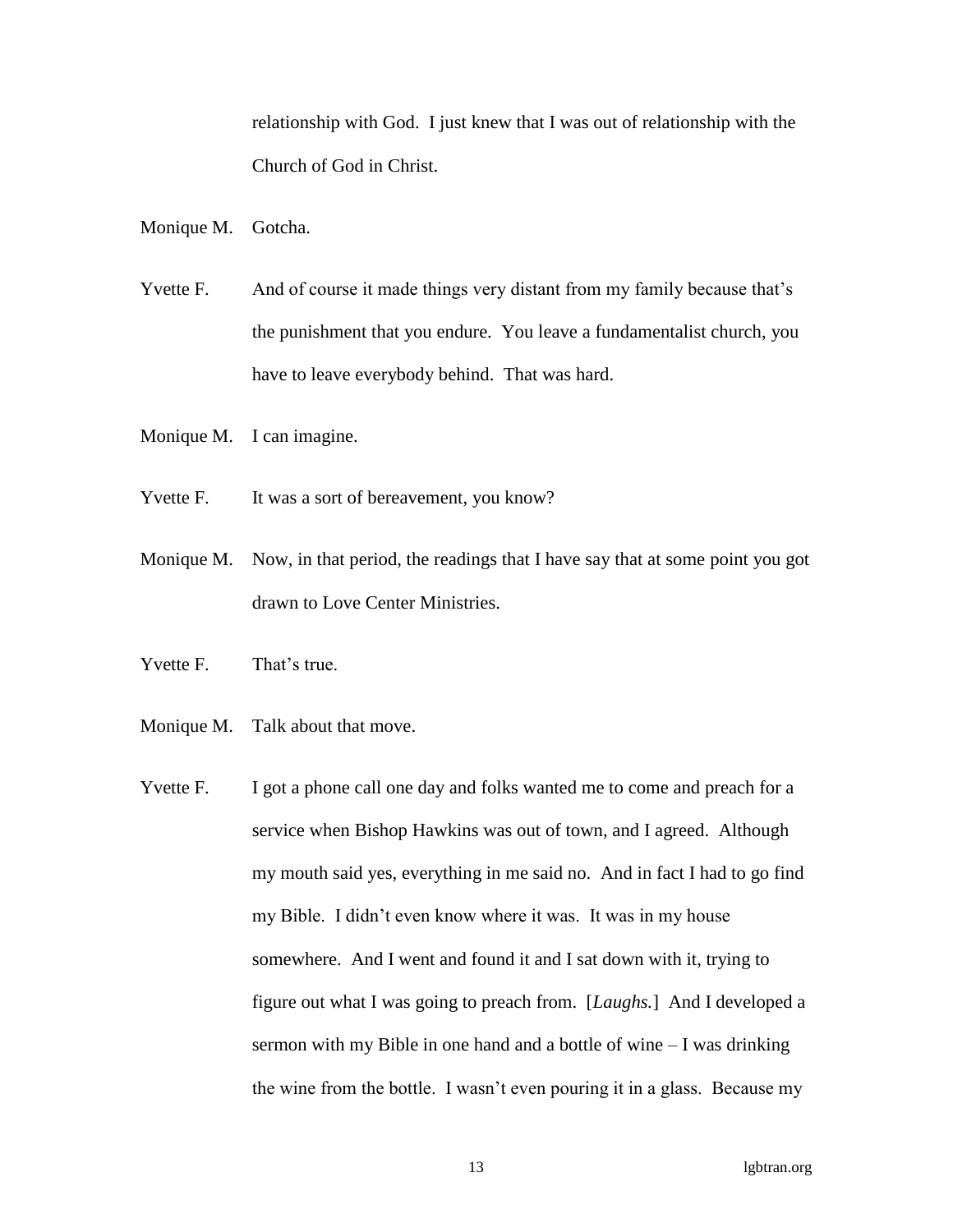whole inside was just in shock that I had said yes. And that was my first time back in a worship service in about six years. I went to preach for them, and the same Sunday that I preached for them, I joined the church.

- Monique M. Wow. Now, when did you start preaching? I think we skipped that part of the narrative.
- Yvette F. When I was in Mississippi. And I was sort of a young preaching wonder, you know what I mean? I was a bit of a preaching prodigy from the time I was, like, 16 or 17. And I preached on—
- Monique M. Now, within COGIC you were considered just an evangelist?
- Yvette F. Yes, they called me an evangelist missionary.
- Monique M. And did you primarily minister to youth or were you sort of doing the circuit with everyone?
- Yvette F. Well, I could do the circuit as long as I didn't mind standing on the floor. I couldn't stand in the pulpit and I had to defer to the men. I'd learned how to do that. Thanked them very much for giving this humble woman an opportunity. [*Laughs.*] You know, I knew the language in order to get to people, you know. And once I got them, then I could preach, and they didn't have a problem with that. But I couldn't call it preaching and I had to be in a certain place physically in the church. I couldn't be in the pulpit. They invited me like crazy, so that's where I got that.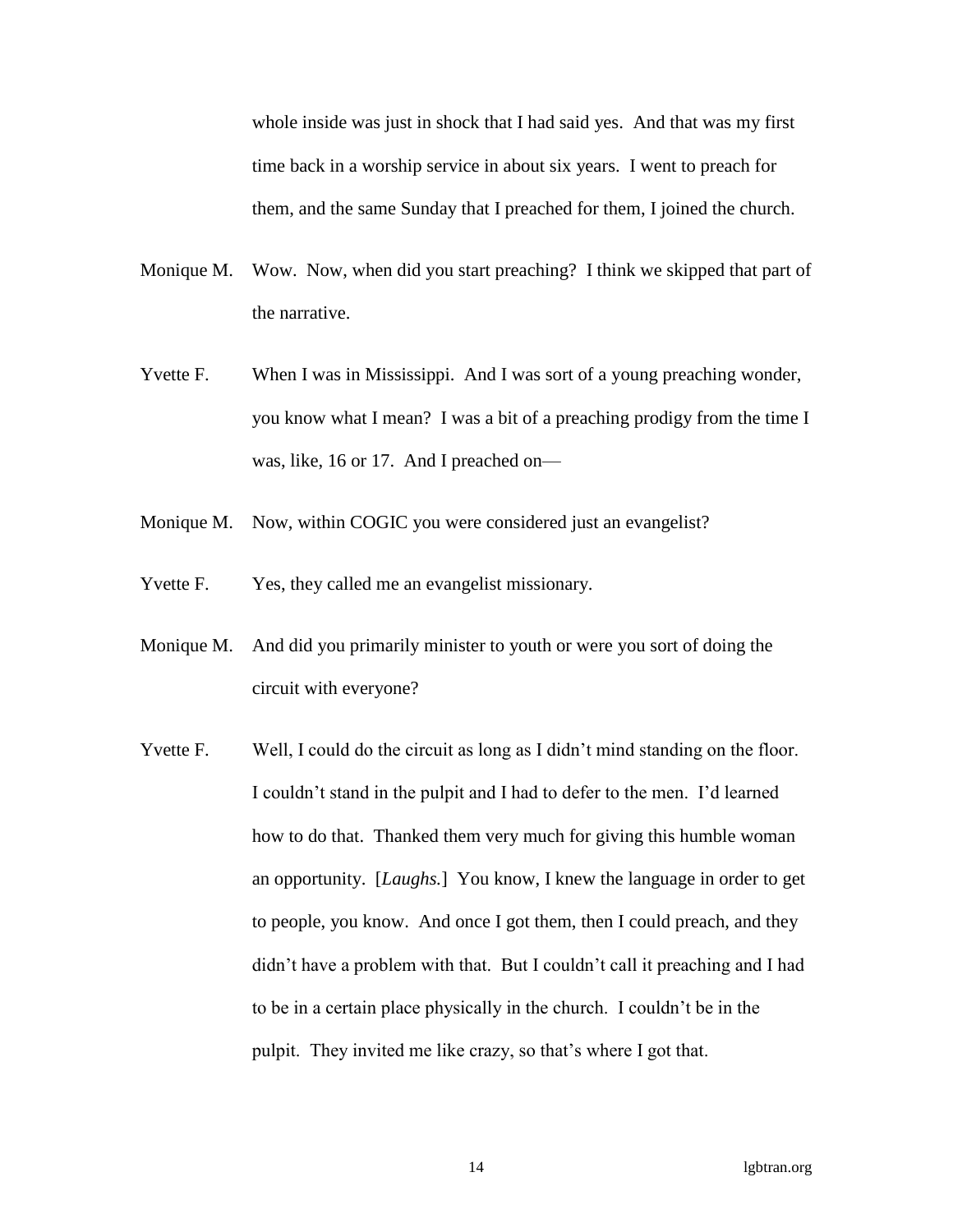Monique M. Talk to me about what led you to join Love Center.

- Yvette F. Well, for one thing, they had refined the theology of what they then called…let me think…they called it, from Chuck Swindoll's book *The Grace Awakening*, eternal security, which, for all intents and purposes, suggests that our relationship with God, our salvation, essentially is not fragile and you don't lose it and have to get it back every time you make a mistake in life, every time you "sin," quote, unquote. Which was very different from my Pentecostal training, which was that if you sin, you're going to hell. If you die with unrepented sin in your life, you're just going to hell, that's it and that's all. That's the way I was taught, and that was what I came to believe. That's what they told me and I believed it.
- Monique M. And so the theological understanding was new to you and intriguing?
- Yvette F. Well, it was freeing. What it was that they told me was liberating for me because in my heart of hearts I knew that my relationship with God was not fragile. For heaven's sake, you know, I'd been out of church six years, and I had relationship with God. I just didn't have relationship with religion. And so when they said that, it rang a buzzer in me almost immediately, and I said, you know, that's right, because that's the way I live. [*Laughs.*] So I was able to accept that and receive that, and that's very refreshing. That's like cool water on your soul for a fundamentalist.

Monique M. Beautiful.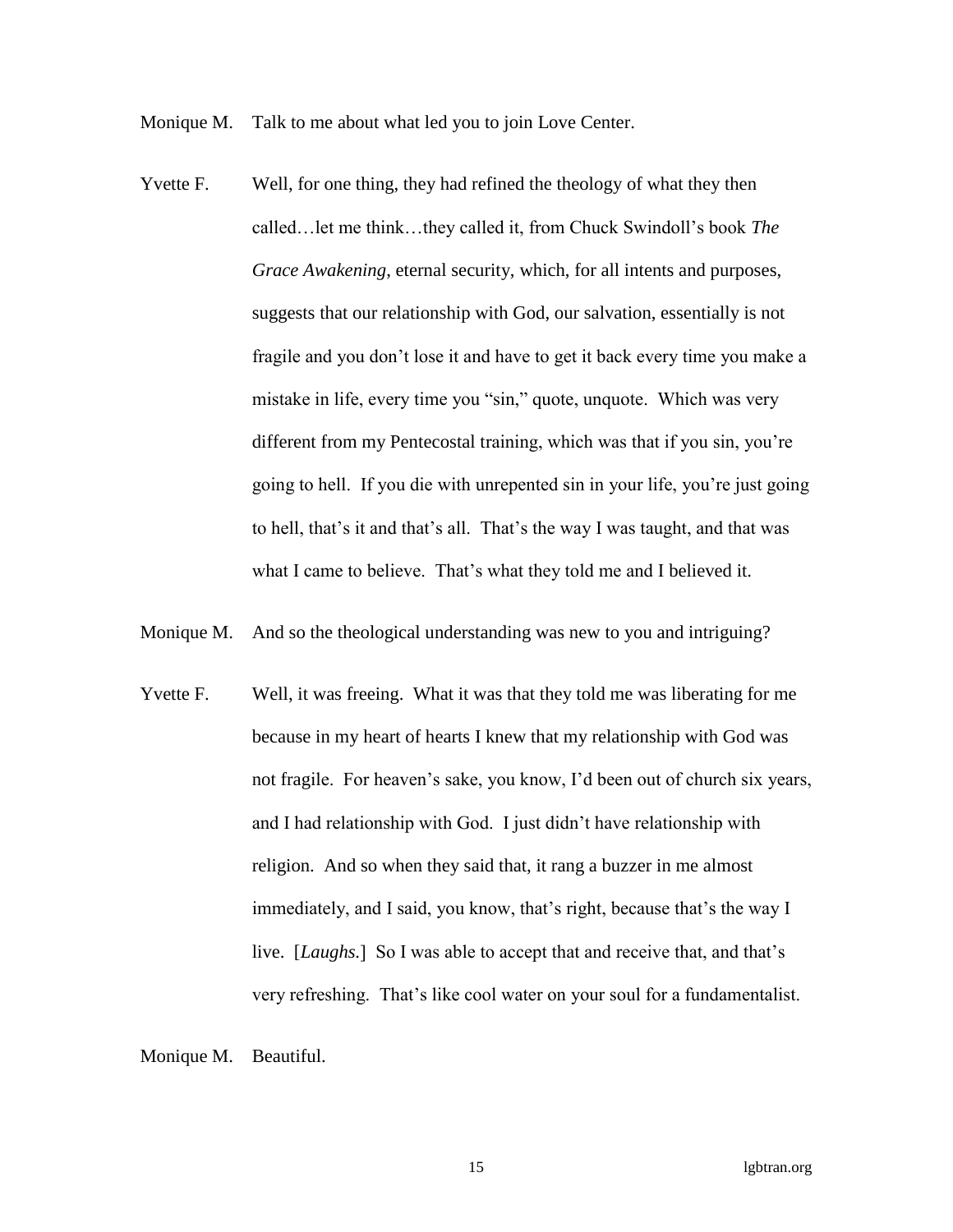- Yvette F. Because you can't do anything else but try to get saved all the time. When you're always afraid you're going to lose your salvation, you can't really concentrate on the needs of other people, because every altar is for you. Because inevitably you're going to make a mistake and mess up between church services every single time. [*Laughs.*] So when you come back, you've got to get straightened out every single time, which is just too much work. That's too much work.
- Monique M. So at what point did you decide to pursue the gospel music industry? Was that something you had done before going to Love Center or was that something that was an evolution from your participation in the church?
- Yvette F. Well, I've been singing all my life, ever since I think I did my debut at five years old in my grandfather's church, and I did my first solo. And I sang "We Are Soldiers in the Army." I never will forget it. And I was short. They had to stand me up on the offering table so the people could see me. And that was my debut and I remember it. And I've been singing gospel music all my life, just not professionally. My mother was a singer and my father was a singer.

And so when I went to Love Center, I didn't go to have a gospel music career, but shortly after I got there, Bishop Hawkins approached me about singing with the choir, and so I sang on "Love Alive Three," the choir recording, and then after that, he approached me about singing with the Hawkins family on the road, and recording with them. And of course I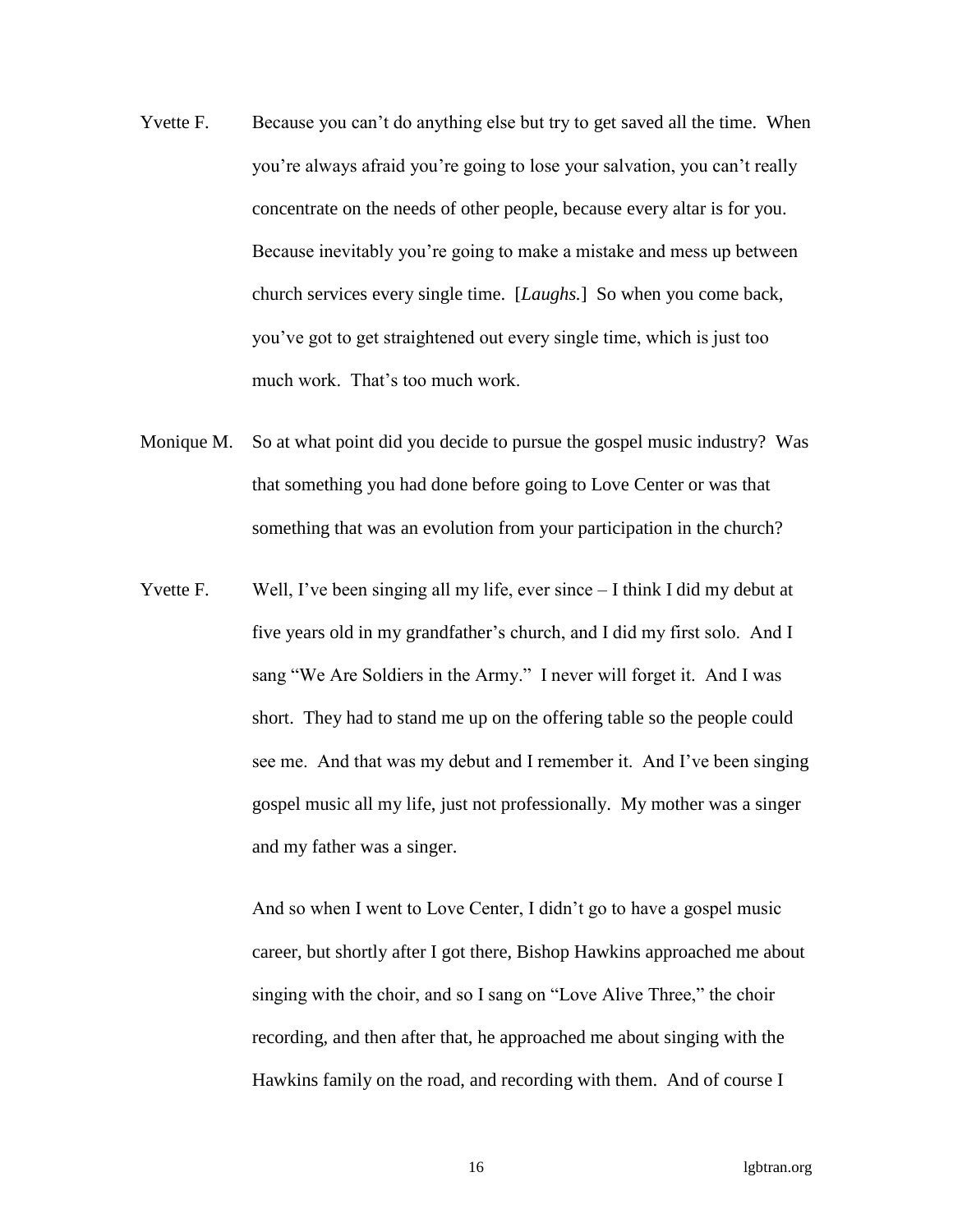was thrilled to be able to do that, and that sort of launched my gospel music recording history. And that's more or less how it began professionally.

- Monique M. Do you still record for the gospel music industry?
- Yvette F. Mm-hmm. Well, we did one about two years ago with the Fellowship, which was very well received, and we are planning to do it again in the very near future. This time, though, we're pulling together a cadre of out and affirming gospel music artists.
- Monique M. Nice.
- Yvette F. Mm-hmm. It was a wonderful experience.
- Monique M. So talk to me about what led you to your leadership role within Love Center. From what I've read you sort of moved from being a minister there to assistant pastor quite quickly.
- Yvette F. Mm-hmm. Well, in many ways I'm trained by church planters and church founders and church organizers and church administrators. That's my family. And so it was sort of natural, when I got to Love Center, that I found a lot of needs that needed to be filled by the things that I was trained and raised to do. And then Bishop Hawkins and I became very good friends, and he talked to me about a lot of things that he felt like the church needed. And it wasn't long before I found myself doing those things. And so it was sort of a natural progression because of the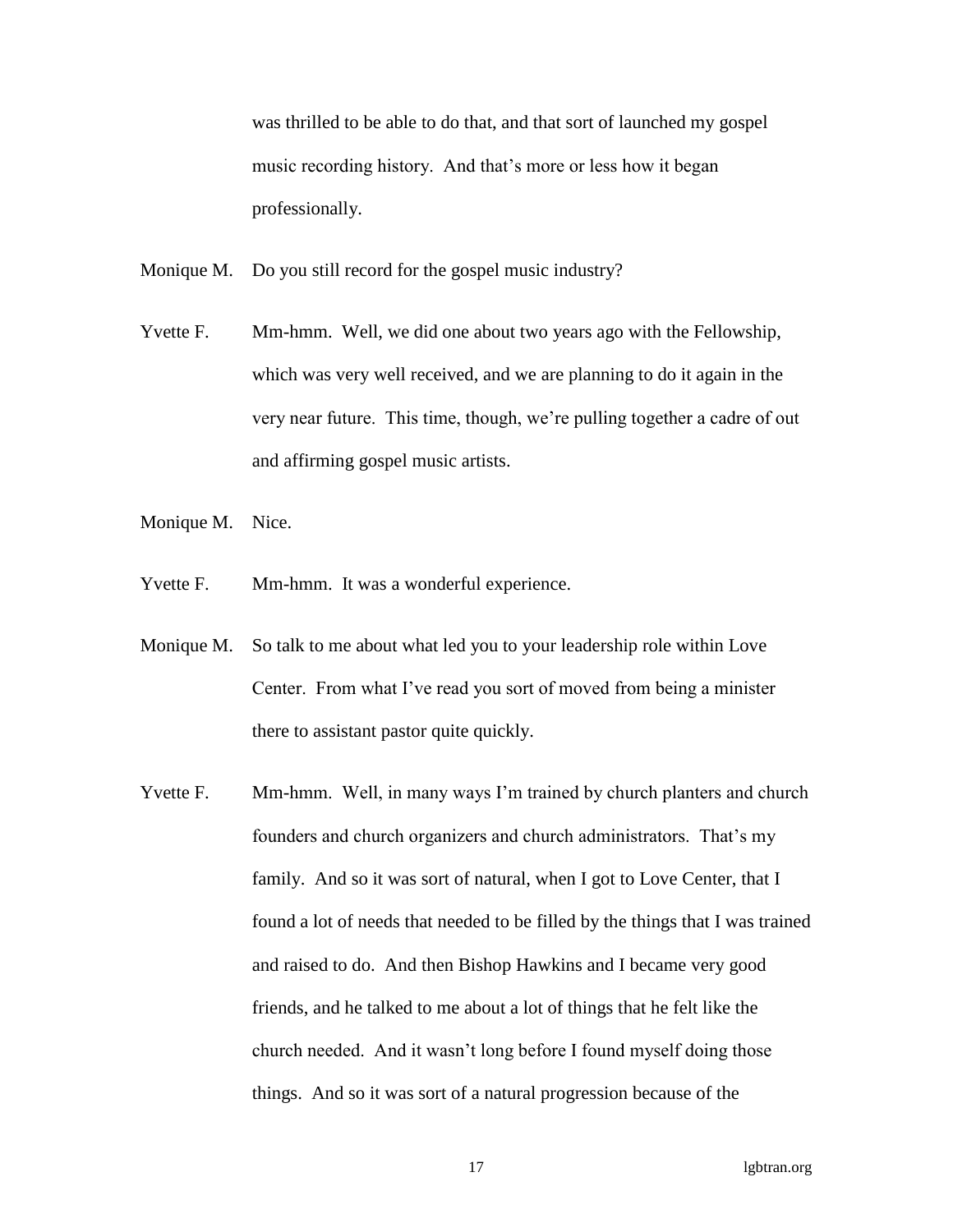combination of the fact that I was a preacher and trained in business and had some administrative responsibilities as well that I ended up becoming associate pastor with a great deal of responsibility for church administration.

- Monique M. Okay.
- Yvette F. Thank God. I'm glad I have this. It's a great combination of business background and a theological background. [*Laughs.*]
- Monique M. Absolutely. And so how long were you there with Love Center?
- Yvette F. Nine and a half years, almost ten years.
- Monique M. And at that point you decided to start out on your own?
- Yvette F. Mm-hmm. I felt called to plant a church, and I shared it with my pastor and told him what I felt God was saying to me, and that what I felt called to do was very much connected to a liberation for same gender loving people. Love Center was a church that was and is still occupied by a number of people who are gay and lesbian. But the understanding around the theology around that is still rather ambiguous. It's don't ask, don't tell, but it's like don't ask, don't tell light, you know?
- Monique M. Were you not out at the church?
- Yvette F. Oh, yeah, I was out before I left. But that "out" needs definition. I was out in terms of the people knowing that Shirley and I were a couple, but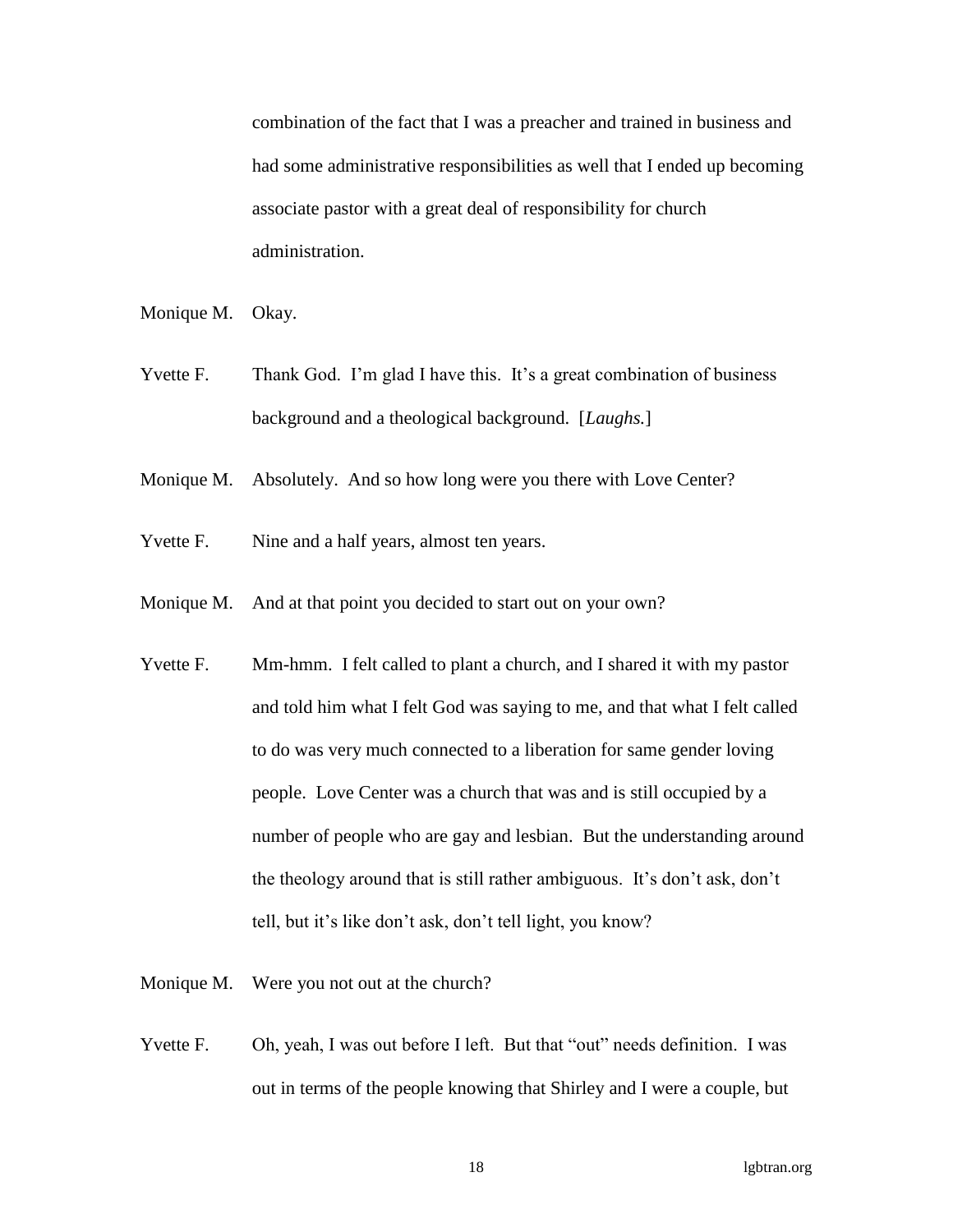not out from the standpoint of talking about it openly and celebrating it openly in front of folks, you know what I mean?

Monique M. Yes.

- Yvette F. That was the complicated piece.
- Monique M. You mentioned filling needs at the Love Center. What needs were you desiring to fill when you founded City of Refuge?
- Yvette F. Well, I certainly wanted to create an environment where we could celebrate our relationships as same gender loving people, and I wanted to create an environment where we could be very focused on justice issues as our primary concern. Love Center's badge in the world is a church that excels in the arts. And it's not that I didn't enjoy it, you know what I mean? But what is really my passion is for social justice and human services, and getting people wrapped around finding ways to fight for their own freedom and for the freedom of anyone who has been marginalized. And it was hard for me to exercise that passion in an arts atmosphere where the principal concern was, again, for music and arts. And I don't say that pejoratively, it's just that I didn't feel that to be my primary call. And the other thing is, as I said before, I wanted to create a situation where same gender loving people could come and be fully who they are, who we are. Very important to me.

Monique M. And so what year did you found?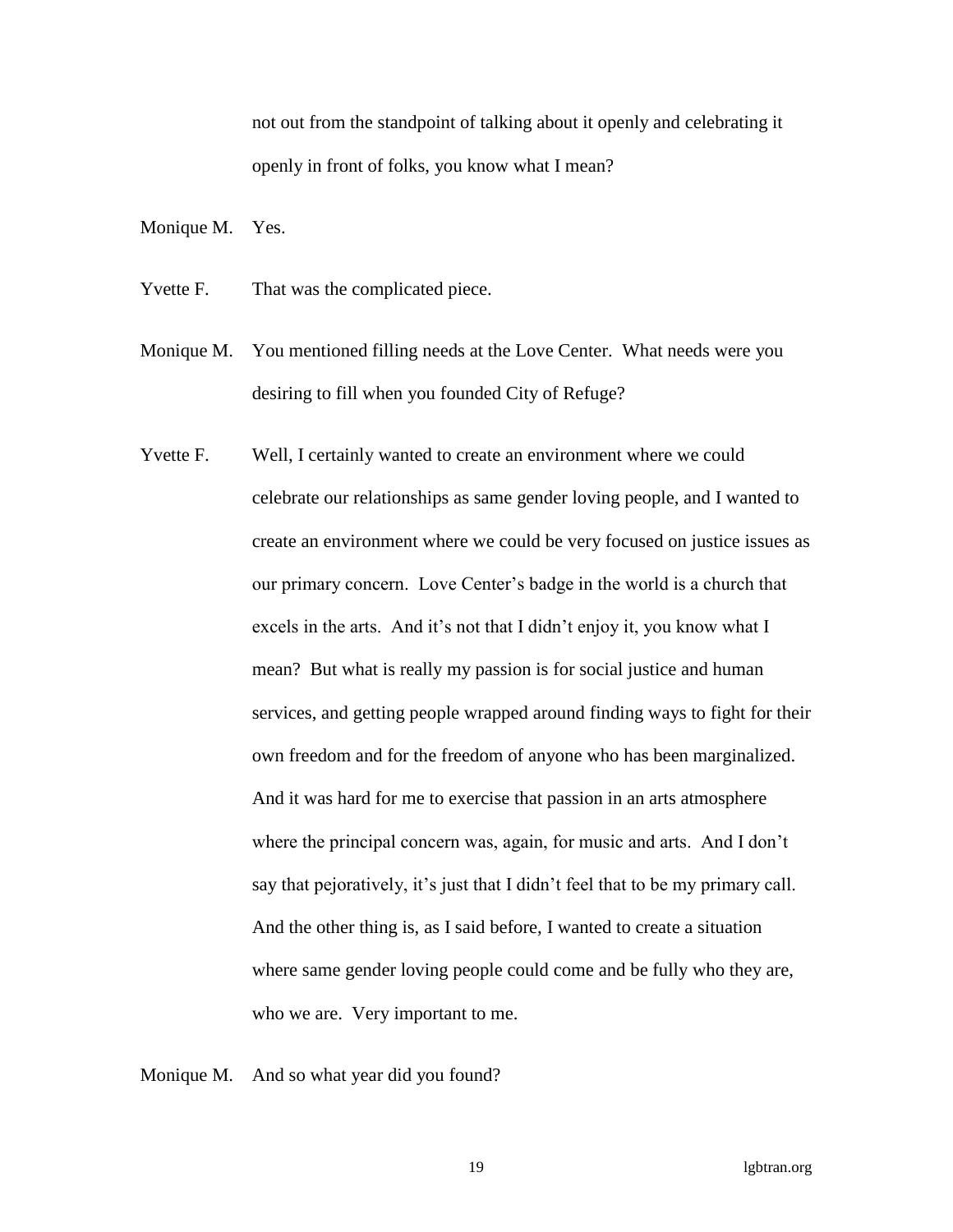- Yvette F. Nineteen Ninety-nine. Huh-uh, that's wrong  $-1991$ . This is our  $20<sup>th</sup>$  year, so that's right, 1991. November, 1991 was our first service.
- Monique M. And did you start off as sort of a home cell?
- Yvette F. Mm-hmm. Started off in Shirley and my family room with about 15 people. When we got up to about maybe 35 or 40, we decided we needed to get those people out of our house, because they started eating our food and wanting to spend the night when they had driven a long way.
- Monique M. It's like a New Testament church.
- Yvette F. That's right. We realized that these New Testament saints needed a building where they could go, and that's when we made the shift.
- Monique M. From what I've been reading, you all have started planting churches, and at some point you became affiliated with UCC. Which came first, and what was the push and desire for both, to plant other Cities of Refuge and to be affiliated with some denomination? Because it seems that you'd come from a large denomination, so what drew you back into denominationalism?
- Yvette F. Well, after having been in a denomination, and then having been in an independent church, I was able to kind of make an assessment of the pros and cons of both. And denominationalism is a cover. When I say a cover, I don't mean as in hiding, but I mean something that covers the local church and makes it a part of a greater whole, and it keeps the churches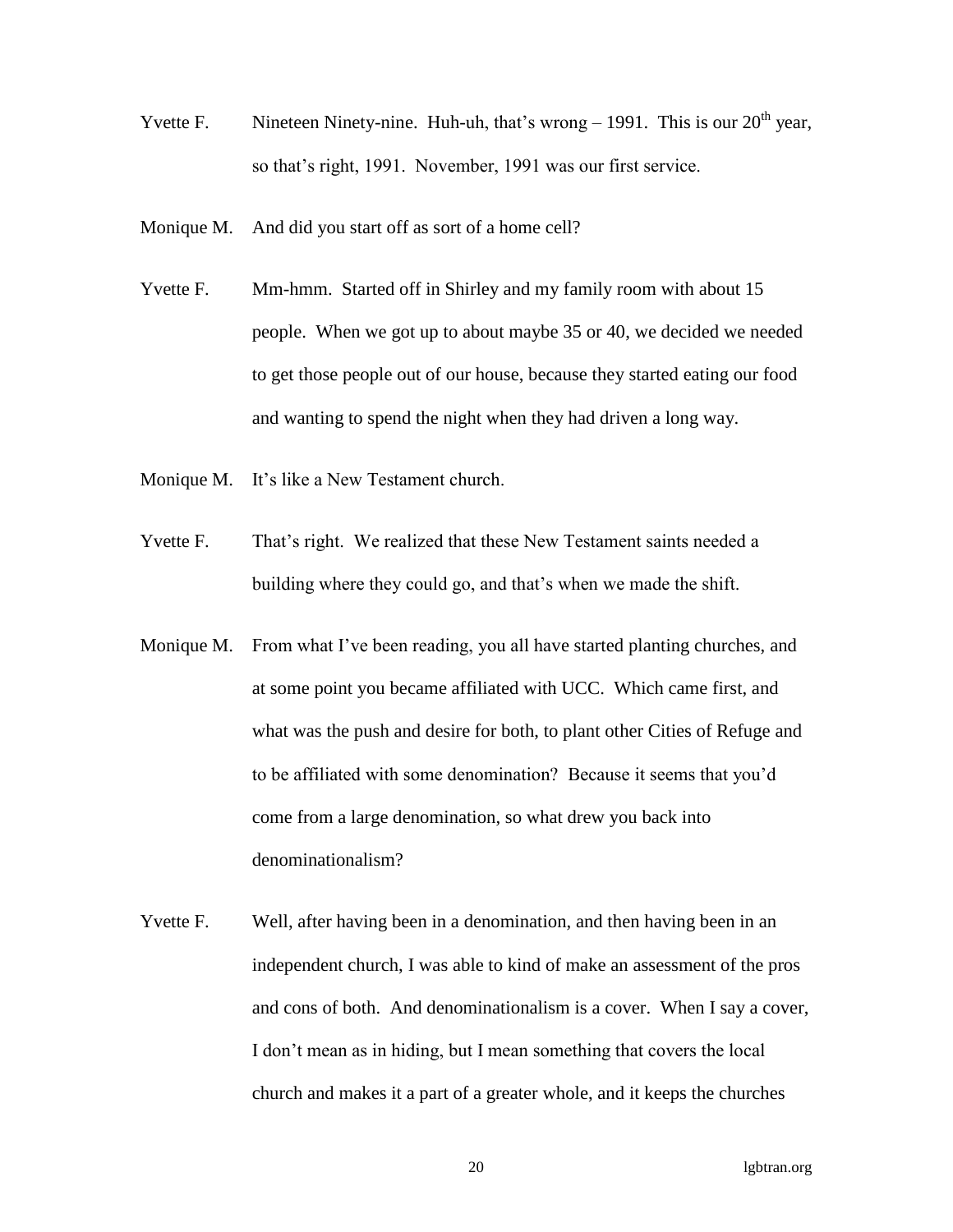from becoming so insular, and in some ways, theologically incestuous. We don't have anybody to compare our thoughts and ideas with, which will make things a great deal more...how can I say...a great deal more safe. You know, the abundance of counsel is where there's safety.

So I was of the opinion that denominationalism raised the ceiling. As my people began to be more and more skilled and more and more mature, there are more places that they can go and things that they can do and cross-pollinate with people when there's an organization. Simultaneously, the idea of being an independent church provided congregational autonomy, where a bishop or a prelate of some sort could not come in and remove a pastor without the congregation's support, or take their building, or things like that.

So what we were looking for was sort of a hybrid, and when we went denomination shopping we were looking for a larger organization to connect to, we were looking for someone who really affirmed, and not in words only, the ministries of women and the presence and ministries of same gender loving men and women and trans people, and we were looking for a place that would afford us congregational autonomy. So we did go shopping. And we interviewed folks – [*laughs*] – from different denominations to kind of see where their heads and hearts were about these issues. And when we brought the United Church of Christ folks in and we talked with them, we were deeply moved by what we heard from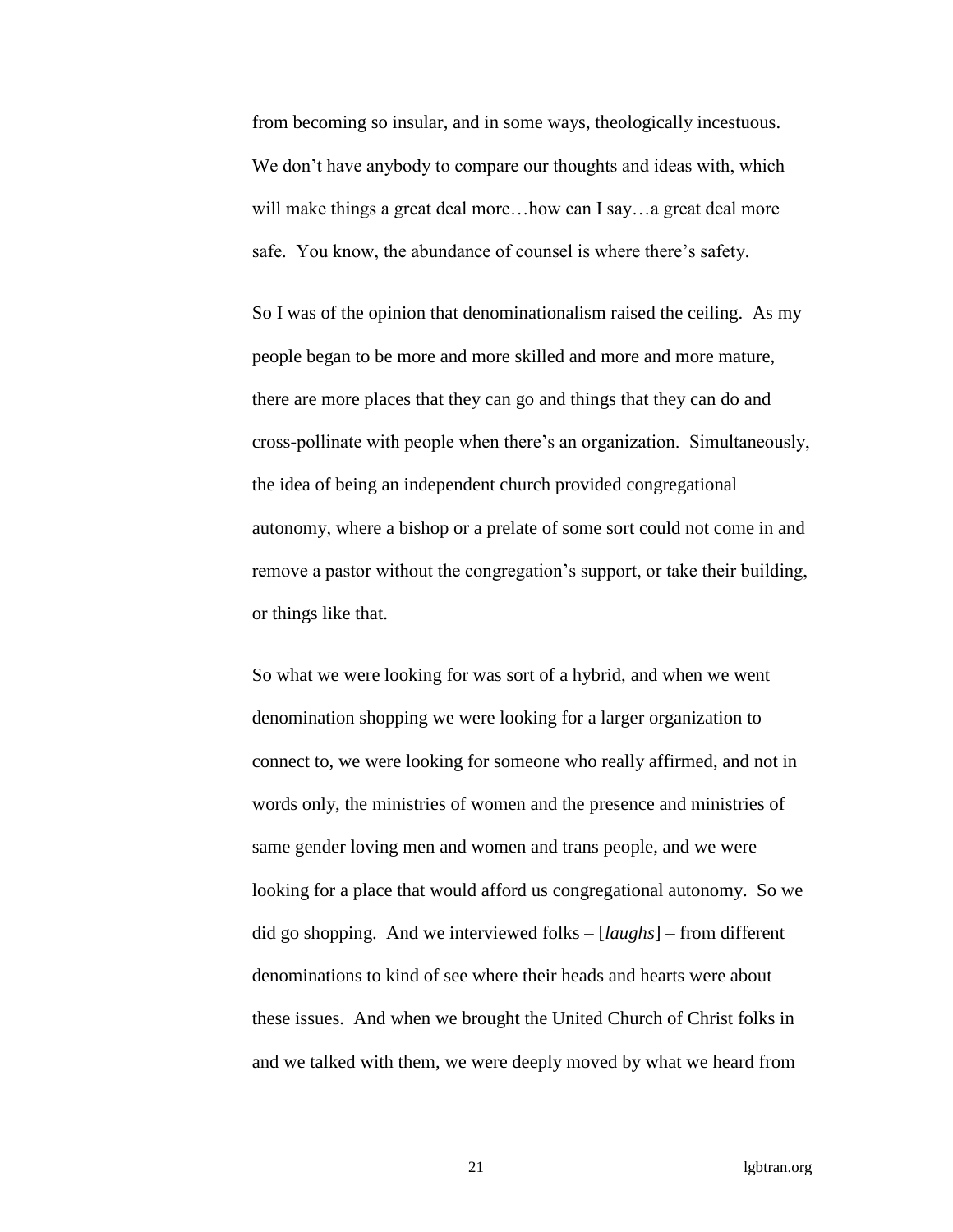the UCC. And that's how we became United Church of Christ. That's what moved us to become United Church of Christ.

- Monique M. Okay. And so what moved you to start City of Refuges?
- Yvette F. Well, another interesting reality is where, on the one hand I hope you can hear me, because I'm still eating this, I'm on toast now – when we came to realize that culturally we were "Metho-Bapti-costal" and African American Metho-Bapti-costal, that that is not truly the culture of the United Church of Christ, to say the very least. Where we love the positions that the UCC takes on the important issues like racism, like orientation and sexuality, gender identification, workers' rights, equal rights for women, just all the important issues, the UCC was doing really, really great on all of that, the worship experience could be challenging for my Metho-Bapti-costal people.

Consequently, we realized that we, in some ways, in order to stay connected to this powerful and historically prophetic church, and continue to, with our presence, write the history of this church going forward, essentially, that we had to have some outlets for the kind of worship that we enjoy. And so we started first aligning with churches who were likeminded in the United States, who emerged from the same kind of backgrounds, evolved from the same kind of theologies, and simultaneously had the style and the culture and the sound and the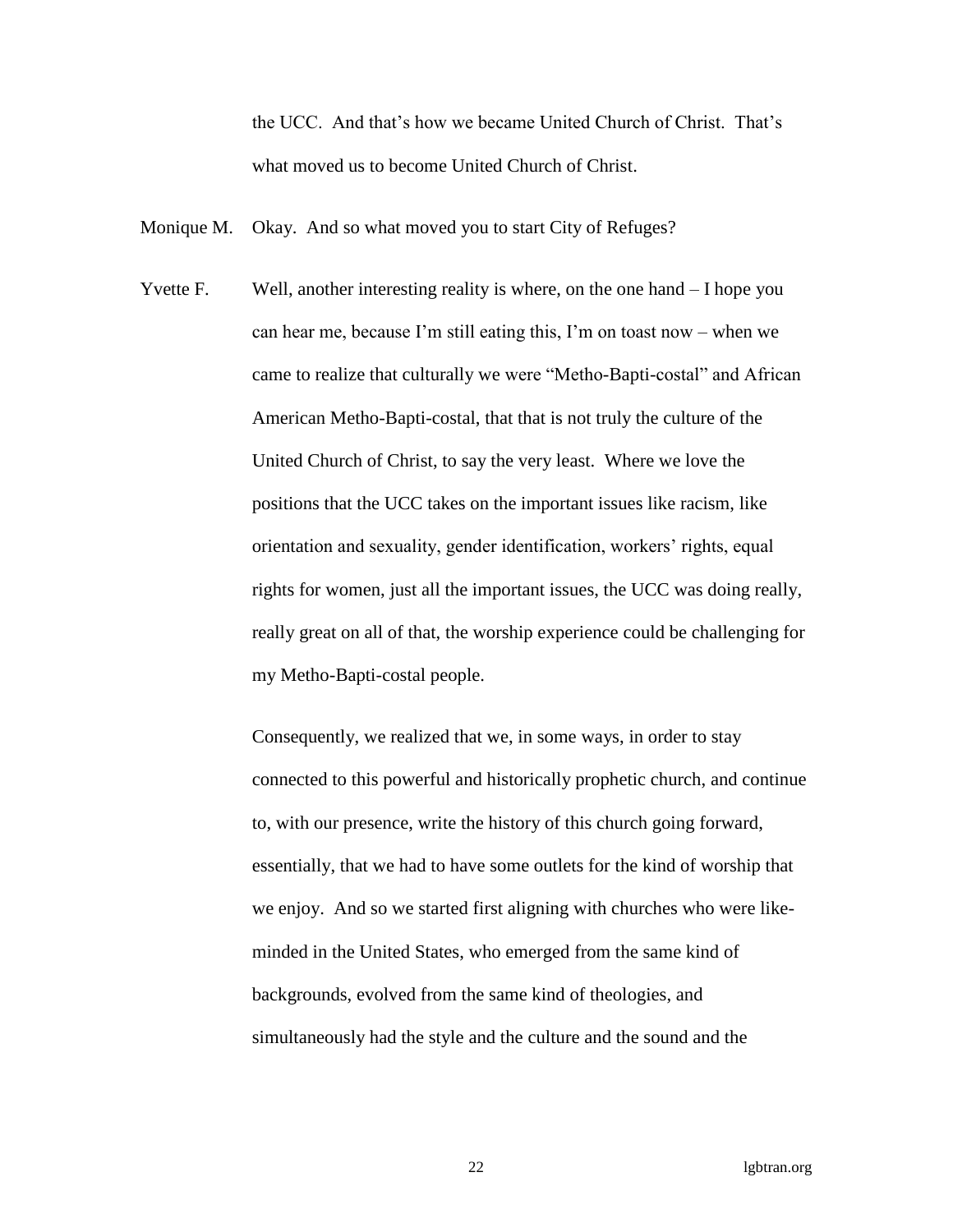celebratory worship styles that we all came from. And so that was how we began.

And then before long, we found that some of our ministers from our church and other people that we were related to and associated with wanted to do new churches, so we started intentionally planting churches and new church starts that were the same kind of hybrid. And it was a new phenom for us, because basically what our choices were as affirming and same gender loving and trans African Americans, we usually had to choose. When a church sounded good to us, or sounded culturally appropriate to us, usually the theology was oppressive. If the theology was freeing and liberating, then the worship was oppressive. [*Laughs.*] And so what we had to do is create a hybrid. And then we started planting churches that were other testimonies to that hybrid. And that's the way we began.

Monique M. And the Fellowship came out of that?

- Yvette F. Mm-hmm. The Fellowship is a combination of church plants and ministries that affiliate with us, mostly inner city. Most are same gender led, but if they're not, they're definitely affirming. So that's where our sameness is. And most are socially aware and involved in the social justice movement.
- Monique M. Okay. And so what do you do in your role as presiding bishop for the Fellowship?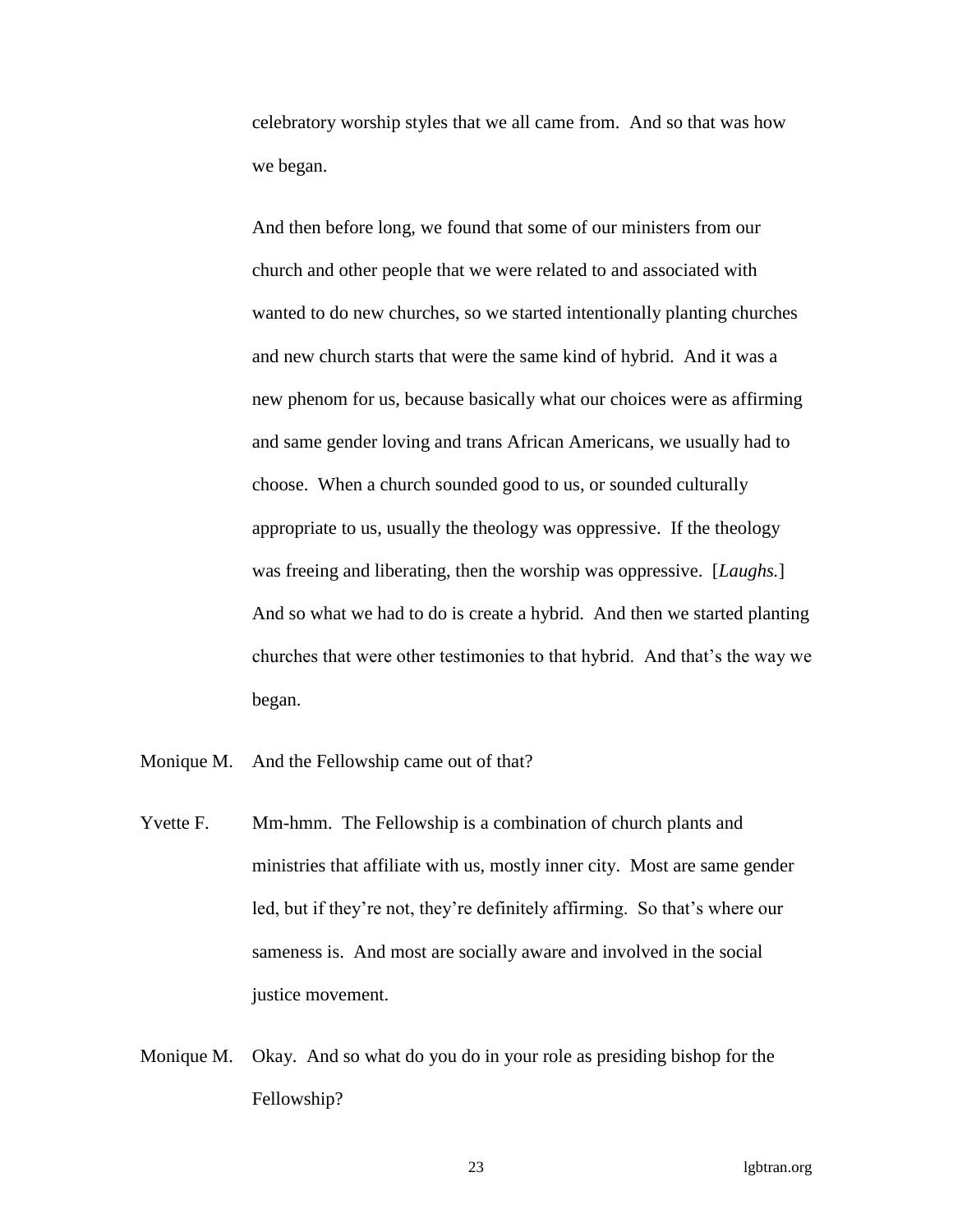- Yvette F. I get very little rest. [*Laughs*.]
- Monique M. That I can imagine, but I'm trying to help paint your narrative for future generations.
- Yvette F. Well, by and large I have oversight. It's not contractual oversight, it's covenantal oversight. It's oversight because the churches and the leaders allow me to have it. I perform the rituals that the churches need, like ordinations, installations, elevations. They call on me to act in that role. We convene conferences twice a year for leadership development, information dissemination and cross-pollination, for worship, for opportunities to showcase gifts and skills, choirs and dancers and artists and preachers, and for the fellowship. For the work of liberation, but yes, indeed, for the fellowship, to be together, to spend time together. Hence the name, the Fellowship.
- Monique M. So in your many tiers of religious leadership, has your family been supportive, understanding of your role as pastor and bishop?
- Yvette F. Oh, definitely. Shirley and I raised two girls together who are 33 and 34. One is my birth daughter and the other one is her niece, who is the daughter of one of her deceased sisters. And the girls started living together when they were five and six years old, and they are sisters, in many ways. And her siblings and of course my brother, and before my mother passed in 2007, she had become a part of our fellowship. So that was a long road, but we ended up doing work with the same people. And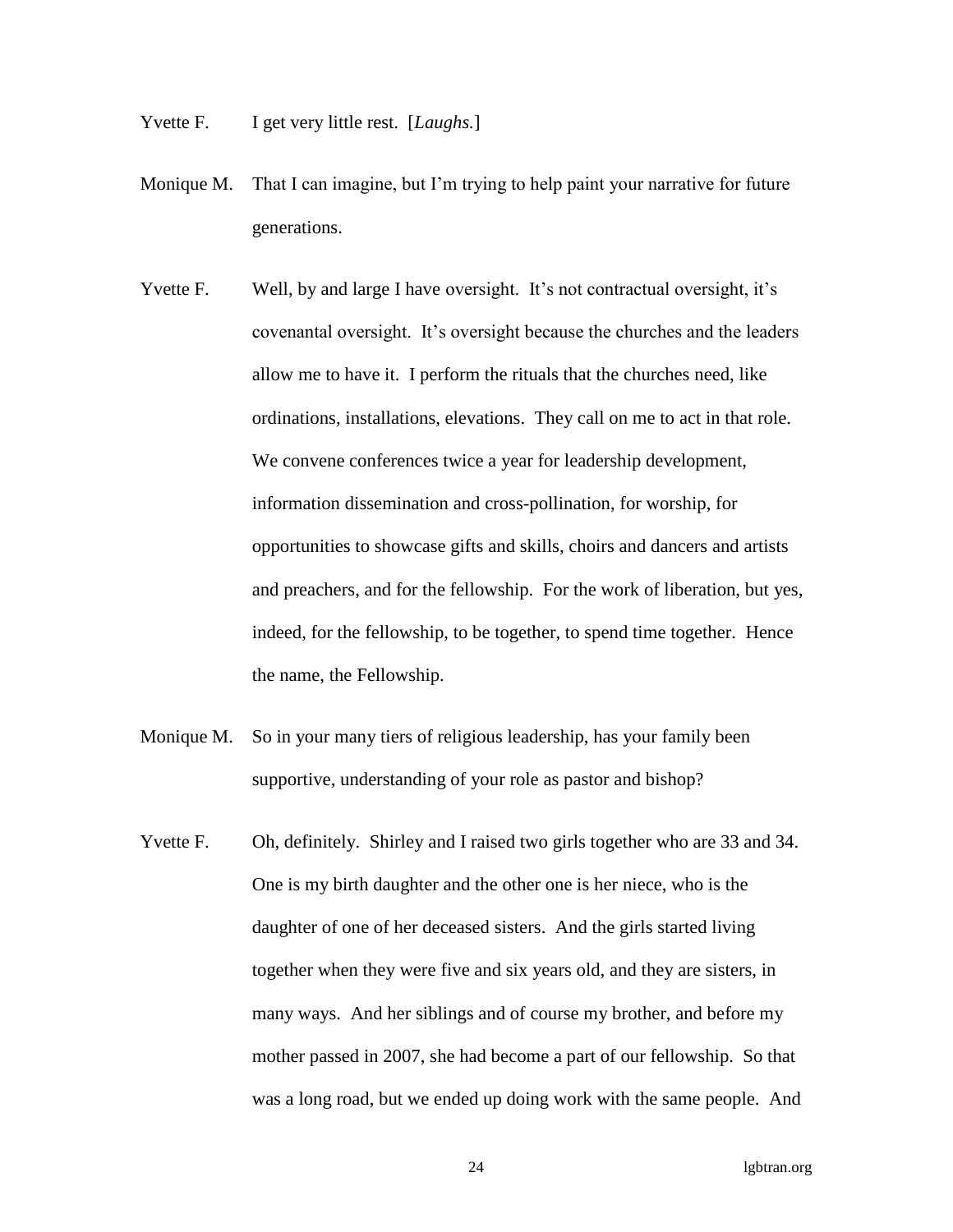so my family has been…my immediate family particularly, very supportive. Other parts of my family that are not in agreement with me are not people that I interact with anyway, so I don't feel the loss. But my mother—

- Monique M. I read sort of how you won your mother over through conversation, and so I'd like, if you wanted to share any lessons you learned from that experience, that model.
- Yvette F. Oh, so my mama? Well, for one thing, I think it's important to value the relationships with family. All of us, on the days when we really feel very sad about the loss of family, we'll say, well, I just don't need them and I've learned how to get along without them, but I think that deep down inside of us, if we had family relationships that we enjoyed as children and we were not being abused and in violent situations, we hunger for those relationships again. Can you pause me for a minute?
- Monique M. I sure can.
- Yvette F. Okay. Hold on just a moment. I'm sorry. This is my next appointment trying to reach me. Can we put a bookmark right here?
- Monique M. We can. I had about three more questions, and so I'm happy to call back and we can finish those whenever.
- Yvette F. Give me about an hour and call me back at this number.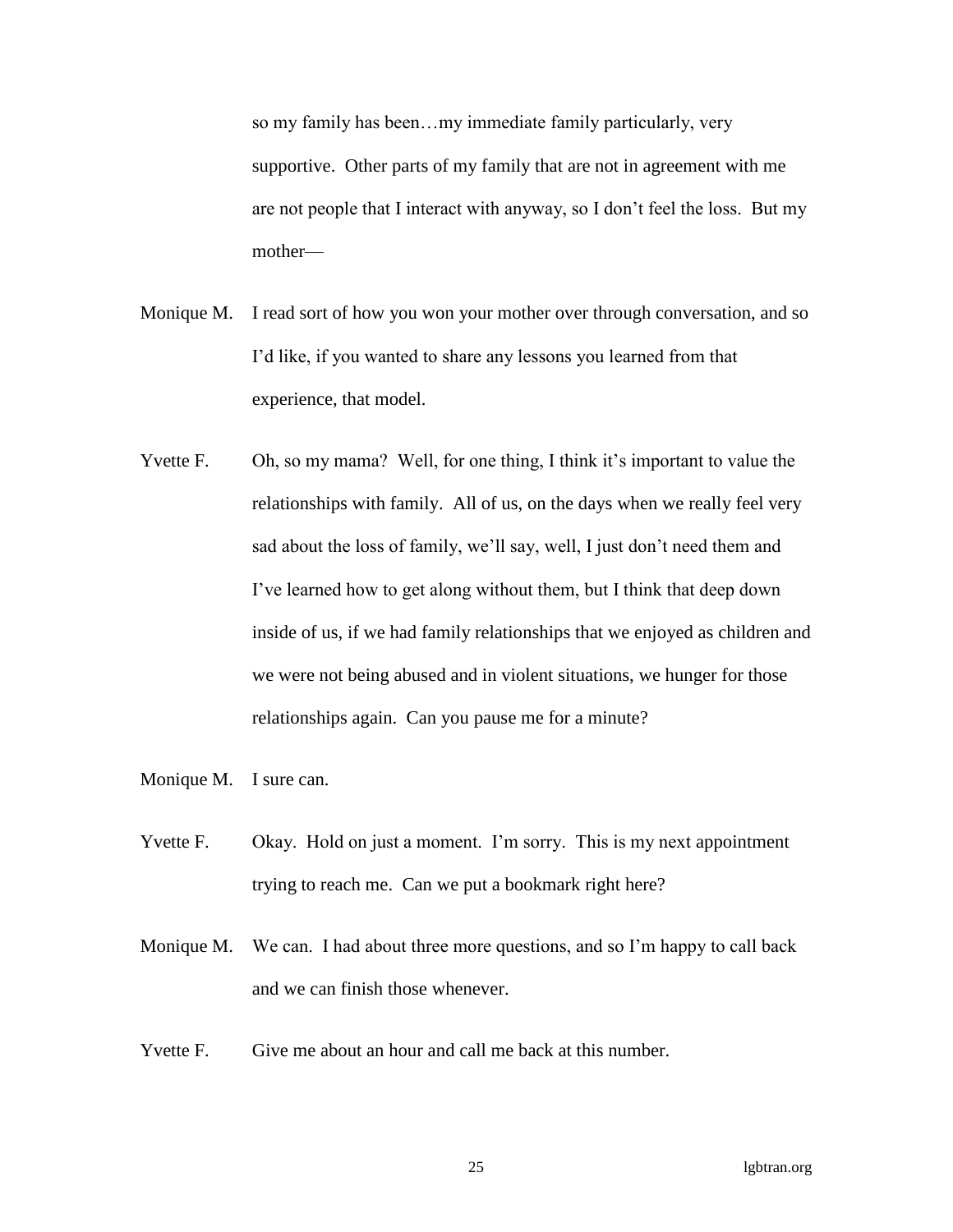Monique M. That will be fine.

Yvette F. All right, honey. That will work.

Monique M. All right, thank you.

Yvette F. Thank you. Bye-bye.

[*Part 2*.]

Yvette F. Yes, the last three questions. Go right ahead.

- Monique M. All right, so where we were  $-I$  had just asked you about your mother's conversion experience, as far as her being supportive and understanding of you as a same gender loving woman, and you were talking about family relationships being important and nurturing those, and that's where we ended, and so want you to pick up there.
- Yvette F. Okay. Well, my mother, as I said, was a very strong African American Pentecostal. She was an evangelist in the Church of God in Christ and several other things – a district missionary, an assistant state supervisor, and a real ardent prayer warrior and good preacher, even though she couldn't call herself that. And my mother became aware that I was a same gender loving woman. We had had certain conversations that didn't go well in the earlier years, and consequently, as I said, I left the church, left the Church of God in Christ, and my relationship with my mother became very tenuous. We saw each other infrequently, and didn't talk a lot.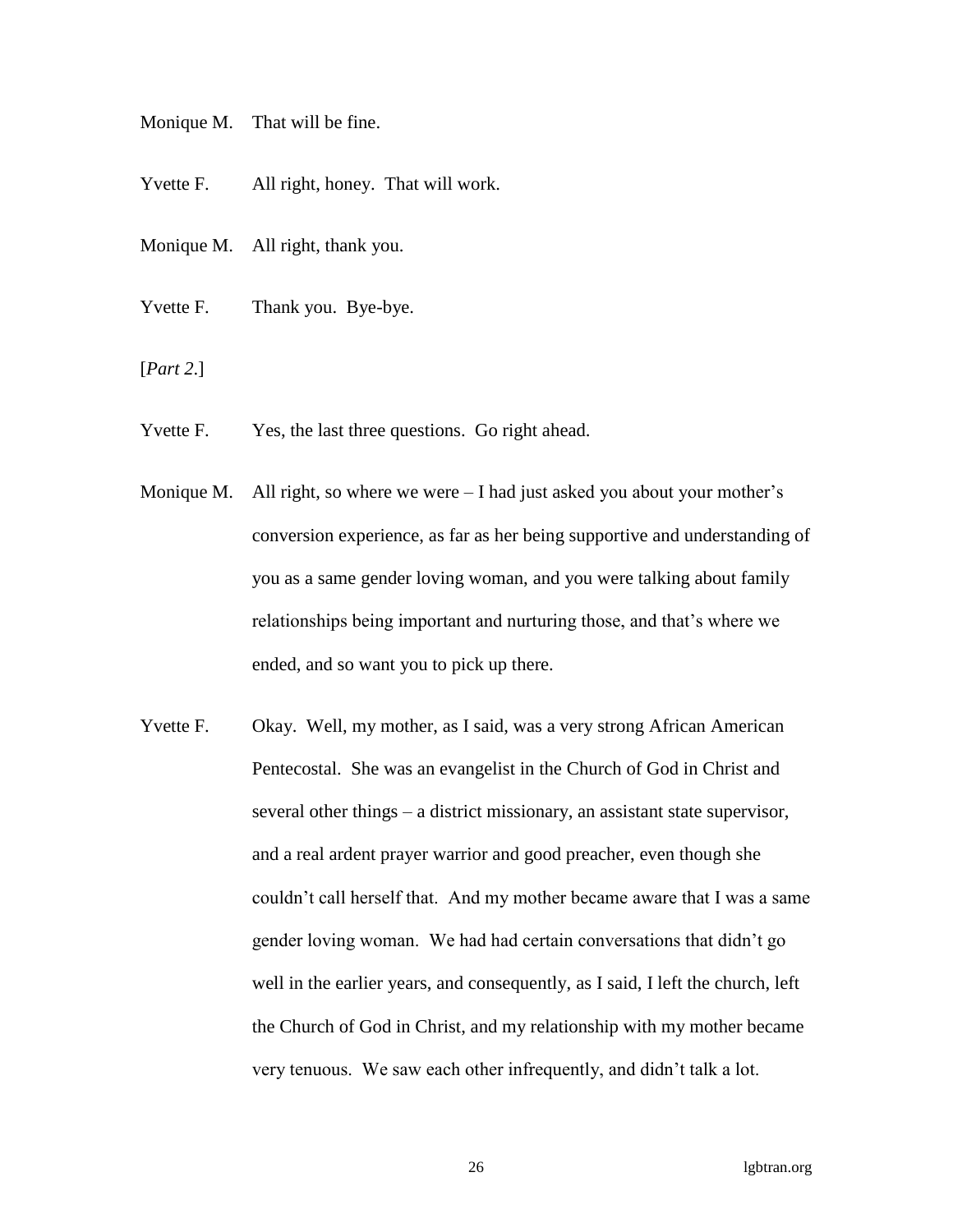And so after I came to Love Center, which was thought of as an affirming church, in many ways, she was distressed, of course, about that. And I remember that along the way – and I can't tell you exactly what year – but I made a decision about seeking to have relationship with my mother because I felt like I did not want her to pass or me to pass or whatever and we spent all these years without having relationship with one another. So I started to try to devise a plan. Because I'm raised a Pentecostal, I know how hard it is for folks to reach outside of the sphere of their understanding of God's will even for family members.

And so I started calling my mom at the top of the week, almost every week, to check on her and see how she was doing. And at first the conversations were a little tense, terse, and then after a period of time I began to let her tell me, of course, everything that was happening with her life and with the church life that she and my dad were experiencing. And then it also dawned on me that we have other common denominators. If church wasn't a common denominator, certainly my daughter, who she was crazy about, and who looked just like her, was a common denominator.

But also my mother liked to shop, I mean, really liked to shop. So I would call her and I'd say, "So what you doing?" And she'd tell me, "Well, you know, nothing." I'd say, "Well, let's go downtown." "Downtown?" And that was the thing, it was the ticket. And I think that the first learning is you have to find what the commonalities can be outside of the issues of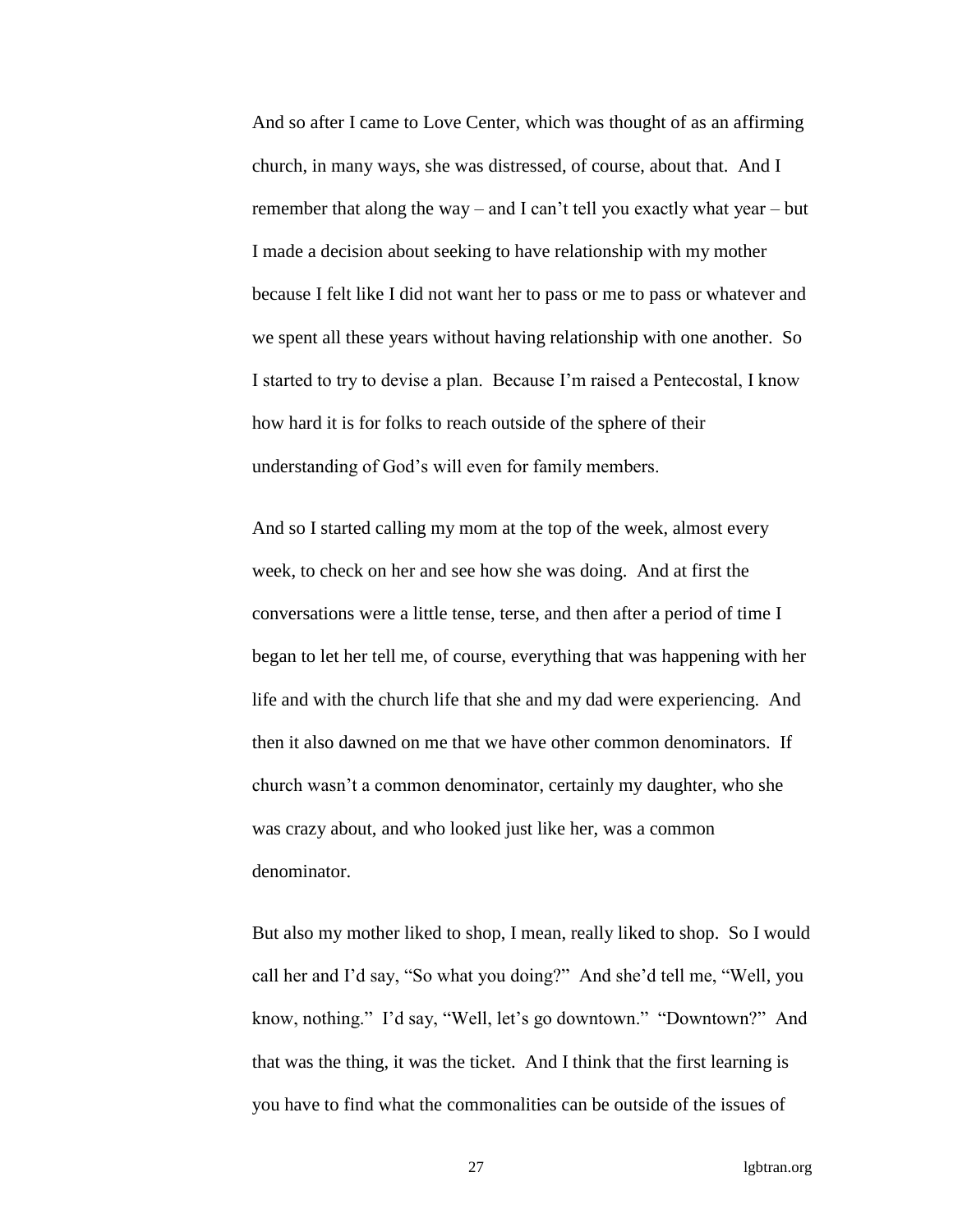religion, because when you really are in polar positions around religion, that's not something that you can talk through just by proving your point, 'cause there's so much of religion that's faith. There's so little that you can prove, you know?

Monique M. Right.

Yvette F. So it's not a proving thing. People begin to understand each other's faith paths when they are in relationship with the person, not with the dogma. And so we got connected, my mother and I, around shopping, and so I'd take her shopping. We'd get in the car and I'd drive her all over the place. And my mother was a real shopper, and she would shop and she would shop. And she had this great tendency to find things and then decide that she paid too much money for them, and then we'd have the next week to take them all back or exchange them for something else, so it was a sport for her, you know? [*Laughs.*]

> Not that she accumulated everything she bought. She'd just buy it and look at it and like half of it, and then the next thing was to go back and have the arguments with the stores to take the stuff back. That was the, you know. And so we did this regularly, my mother and I. And we developed relationship. We talked and we talked, and we walked and we had lunch together and we chatted together. And then we would chat up on something we couldn't really talk about, and then we'd pass over that and pick up something else, and we would chat and we would chat.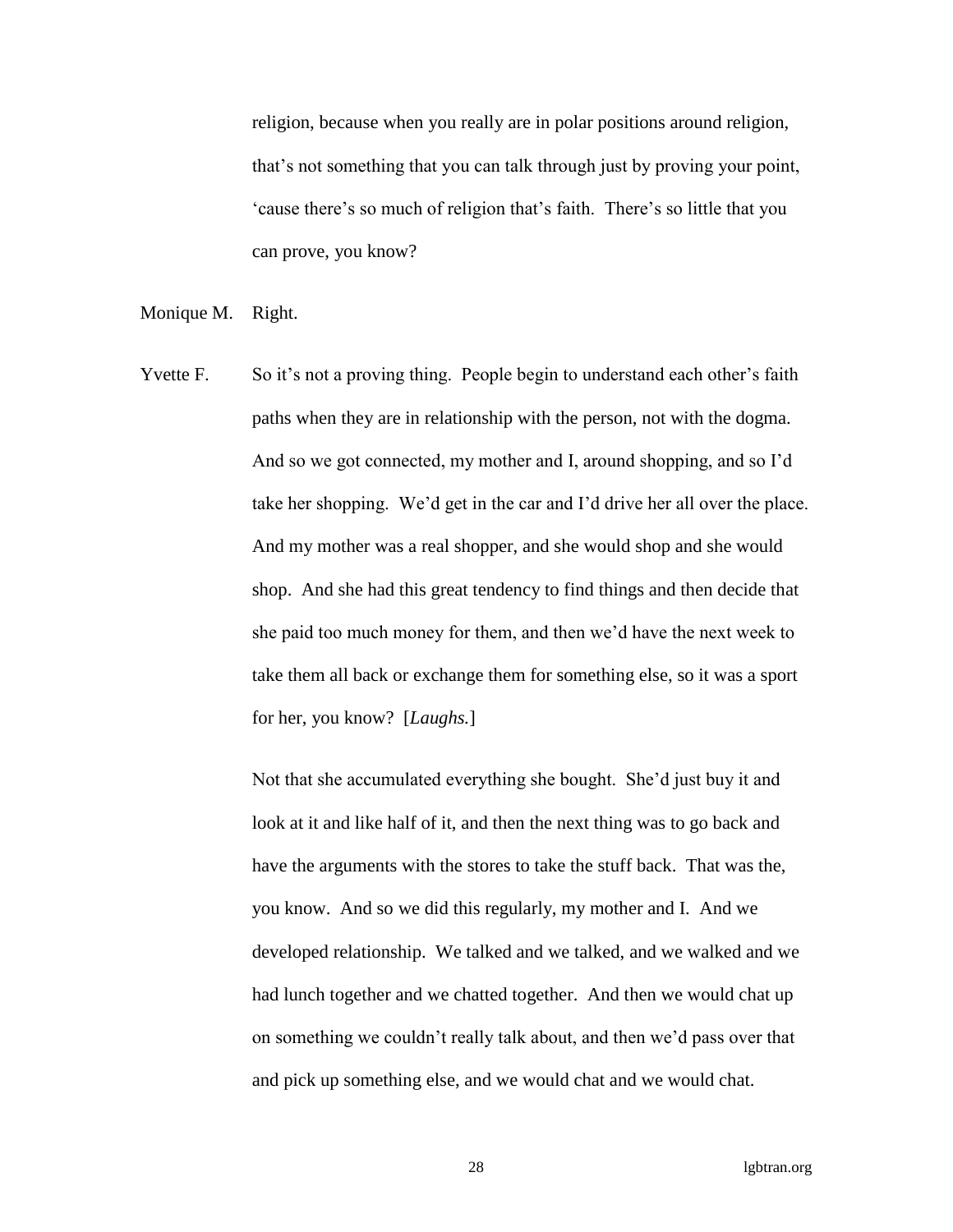And then pretty soon we reached a certain place theologically – interestingly, we were on an airplane going back south to see one of my mother's siblings, and while we were talking on the plane my mother turned to me and she said, "Shut up, Yvette." And so I said, okay. [*Laughs.*] And a few minutes later I said, "So what was that about?" And she said, "Because you're starting to make sense." That's what she said to me. [*Laughs.*] And she said, "And if you are right, then that means that I have spent almost 60 years of my life doing some things I didn't have to do."

- Monique M. Wow.
- Yvette F. To which I said, "And I suspect, Mama, that that's why most people have a hard time with new truths of any kind." Because you think about how much time in your life you gave to things that you didn't have to do. And it's very aggravating, so what you try to do is to justify it, you know? But my mother took the other tack. What she began to do is to begin to make choices about what mattered and what doesn't matter.

And I knew that she had crossed over the day that she came over to my house and she had on a warm-up suit. [*Laughs.*] She had on some J-Lo tennis shoes and a warm-up suit and a little cap – [*laughs*] – and I didn't hardly know who she was, you know, 'cause this was very not GOGIC, you know what I mean? And when I saw her, she said, "Well, I figure it doesn't make any sense to do walking" – 'cause she walked for exercise –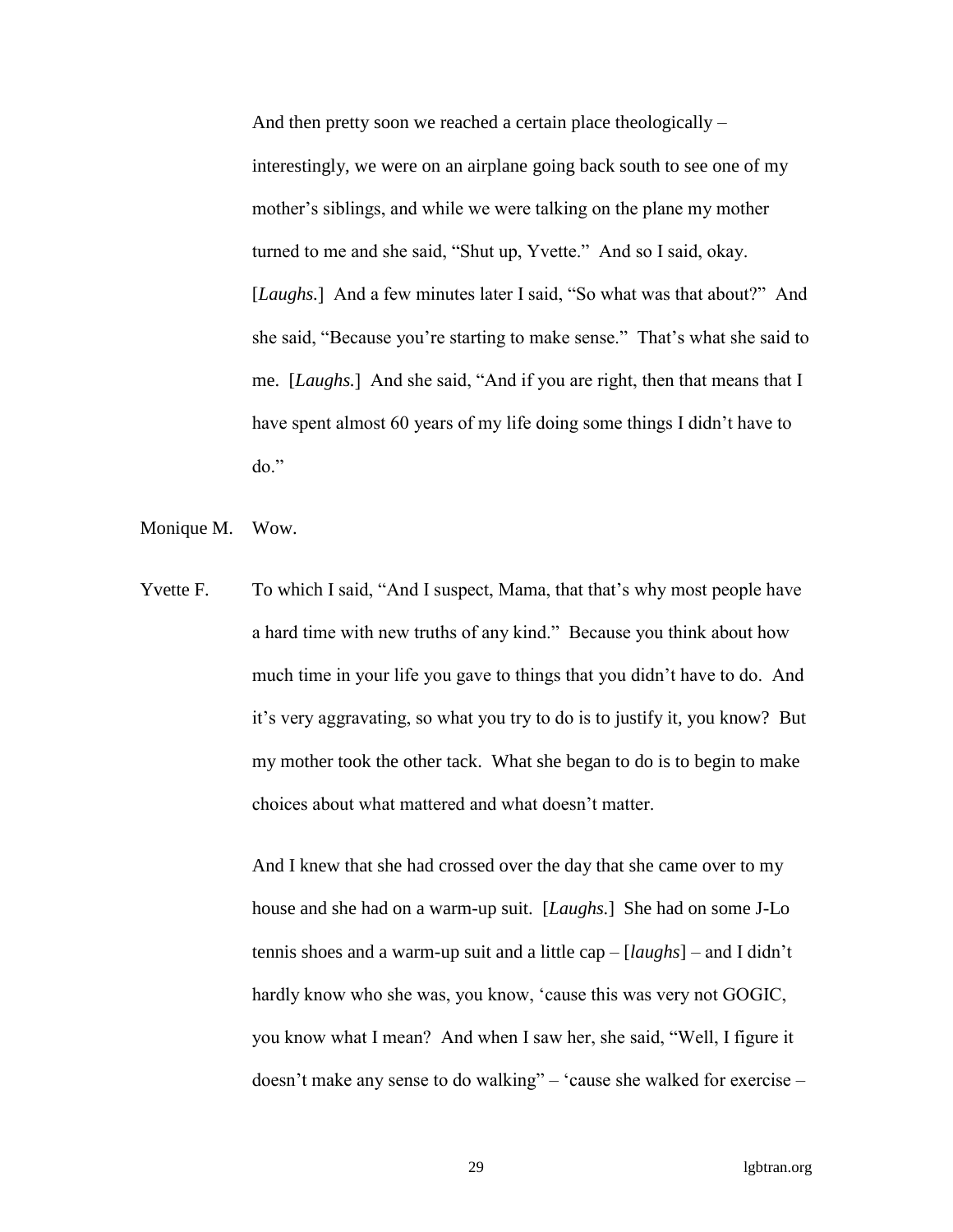she said, "To be out here walking in a skirt." So she went and got her some warm-ups, and she had to come show it to me. She showed up in athletic wear, which I thought was just adorable.

And it was the beginning of some shifts and changes in my mother's life. And she didn't fundamentally change her own prescriptions for what she could and couldn't do, apart and separate from the kinds of things that I just described to you – maybe taking in a movie from time to time or changing her clothing, becoming more generous with her own self in that way. But she became very much less judgmental of other people. That was the real clear indication that something really had happened in my mother's ideas about religion. She shifted from being the kind of person who was constantly finding fault with other people's ideas of what was right and wrong for them and sending them to hell, you know, which is what we did in fundamentalist church. We said if you disagreed with us, you can be sure you were going to hell, no ifs, ands and buts about it. And I saw that shift.

And my mother traveled to South Africa and Ghana with me and a bunch of the folks from my church, many of which were same gender loving people, and she just went all over the world with us, and she was perfectly comfortable. And she used to come back and tell people, "You can't tell me about these folks. These are some of the kindest, most generous people that I've ever met in my life." And she also used to say, "You can fool me about a lot of things" – this was my mother's quote, she said, "But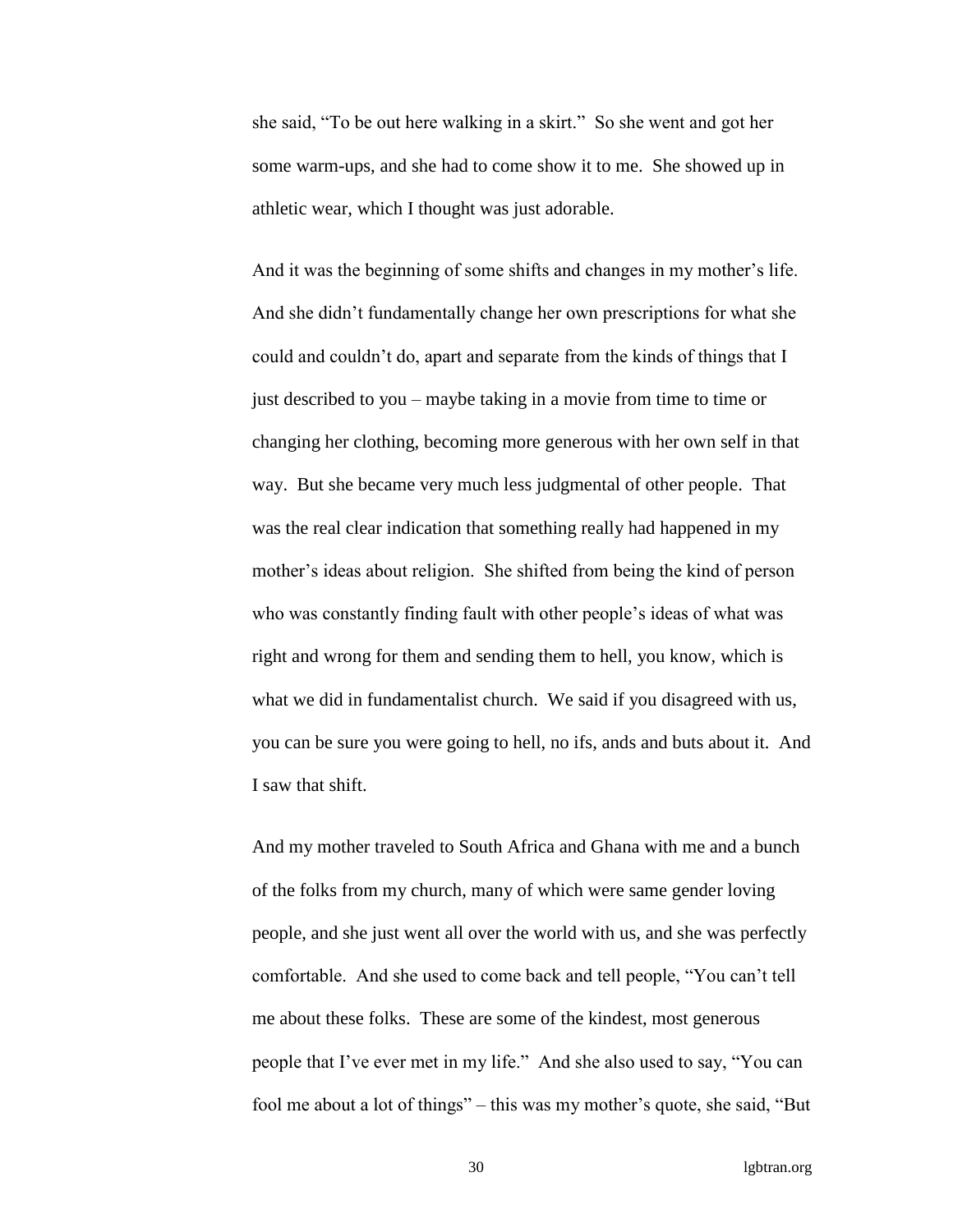you can't fool me about the presence of God." And she said, "And when I go" – she was talking about my church then – she said, "When I go to City of Refuge, I feel the presence of God."

Monique M. Beautiful.

- Yvette F. And she said to me one day, "Yvette, the presence of God is your vindication." And I knew exactly what my mother was saying. So it was an incredible transformation to watch my mother, and a real evolution, and she got freer and freer. And then when she passed, she didn't pass with regret. She didn't make any deathbed confessions and apologies for her shift and change. She felt fully confident that what it was that shifted in her life was for the good. And I must say that that was a beautiful thing to see happen in my mother's life.
- Monique M. And did that also benefit your brother?
- Yvette F. Oh, yeah, it benefited both of us, because Mama was everything. She was the sun and all the rest of us little planets revolved around Mama. Mama was Mama, you know, and she was one powerful little woman. And I must say, I am extremely proud and fortunate to have her DNA.
- Monique M. Wonderful.
- Yvette F. Indeed.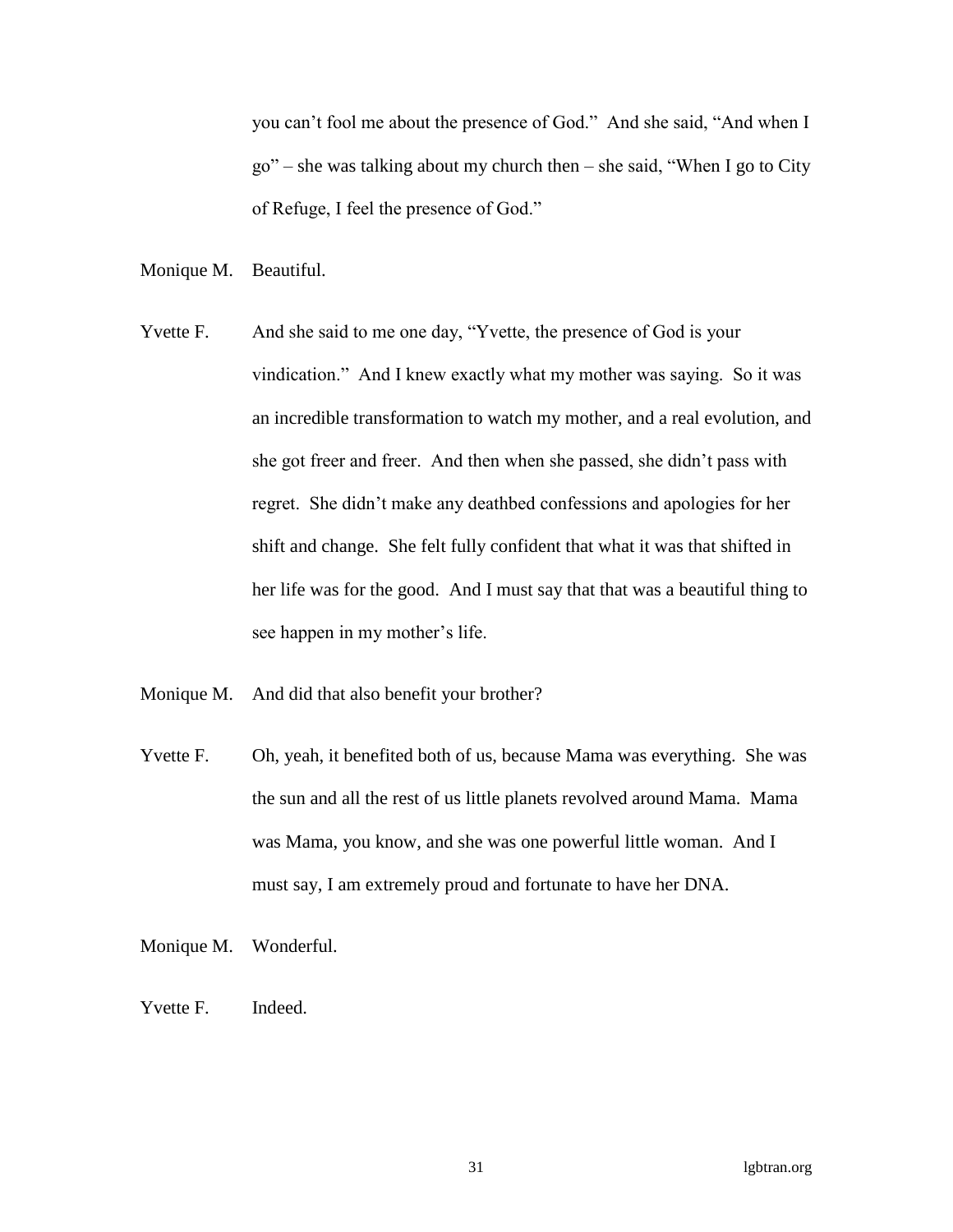- Monique M. I'm going to steer us to the last two questions. One is to ask you about your DMin and then to also ask you about your book, *Where the Edge Gathers*, and if these two events sort of coincided together or if they were separate entities, to talk a little about each.
- Yvette F. Well, the DMin project, which ended up being *Where the Edge Gathers*, was a decision that I made about deciding to go beyond my master's degree and do a Doctor of Ministry degree so that I could have a framework around which to organize my thoughts and experience in terms of working in the AIDS community and for working in the transgender community and working around marriage equality. And I wanted to be able to – and this was, in many ways, in fact it was 2005 when I wrote that book – in many ways an opportunity to do this work before marriage equality became the big whoopdidoo that it is now. It wasn't happening like that when I started writing that book and when I was studying at San Francisco Theological for the DMin program.

But I felt like it was something that needed to be dealt with as a justice issue, actually, to be honest with you, also as a theological issue and a health issue, because of the experience I had working in the African American faith community and how detrimental it has been to our community to live this dichotomy of being told by people that you are promiscuous and substandard and evil and everything for being gay, but also being told that you can't have a monogamous and sane relationship.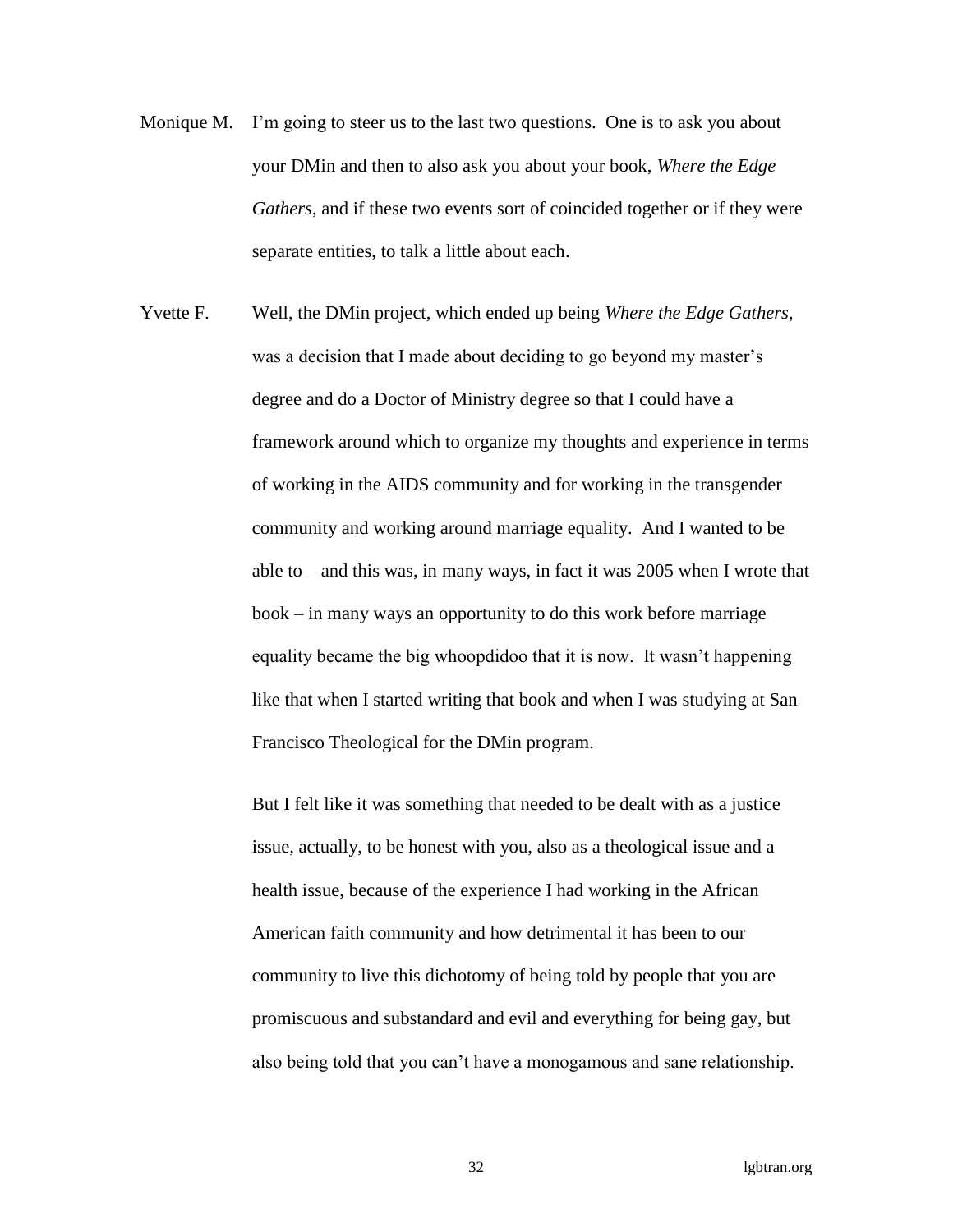There's no way to win that. You're truly damned if you do and damned if you don't. And that lacks justice.

And it's even worse to me among the people who say that we realize that some people are just gay or some people are homosexual, but this is what you have to do to be here with us. You either have to hide it from us, which means we all would rather you be on the down low or be in clandestine, anonymous relationships, or you have to declare yourself celibate, and that's the breaks. And as I have said many times in my conversations with straight people, so what if somebody walked into your life and told you as a man that the only way that you can have relationship is that you have to have it on the down low away from everybody and/or you have to be celibate, or you have to be with somebody, say, if you're a straight man somebody told you you've got to be with somebody, another man, you've got to be gay – God wants you to be gay. And they say, "Well, I just can't imagine it." I say, "That is what you're trying to get same gender loving people to do." And imagine what that would be like if somebody prescribed something like that for you and said that God wants you to do it.

And so that was the backdrop for me trying to go to school and develop a framework. And that became incredibly important. So I went to school and wrote it in bits and pieces, in bits and pieces, and then it all came together as a dissertation, and then out of the dissertation, after several edits, it became the book.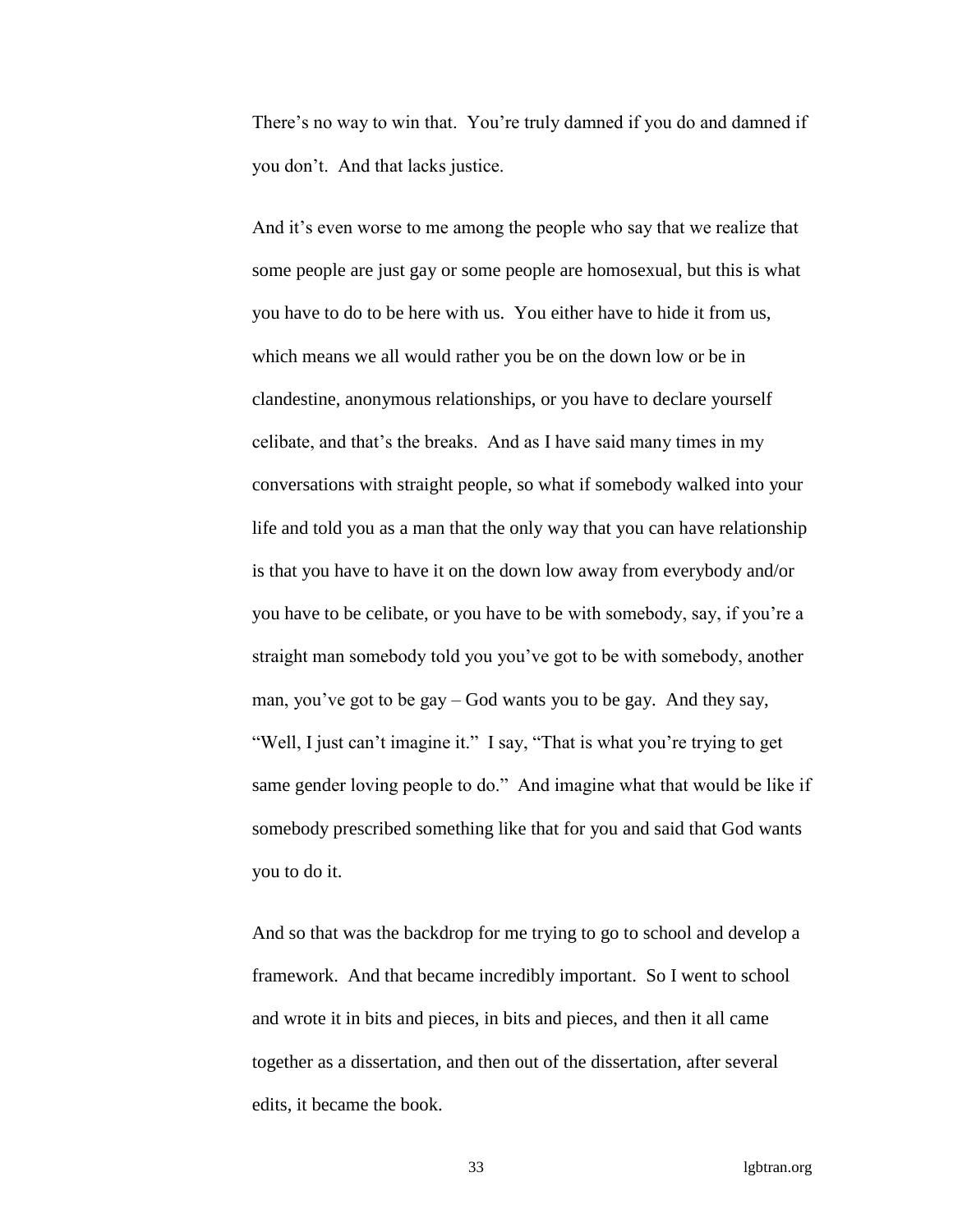- Monique M. Excellent. Well, my final question is where I always like to end, just in getting a fuller sense of what brings you joy, peace and fulfillment.
- Yvette F. Okay. Oh, wow. What brings me joy, peace and fulfillment. My, my. Let's see. Joy. On a personal level, probably my children and my grandchildren and my partner. I'm as happy as I can possibly be, on a personal level, when we're all crowded up in one place together. I just love them. I love my family, and all of the things that go along with that, drama notwithstanding. [*Laughs.*] I love my family and I love my babies. I have two grandsons, and both of my girls have a boy apiece, and that's great, great joy for me.

And I think that from a spiritual and pastoral place, my great joy is to find people…to see people, to experience people who are finding their way to their own personal freedom in God. There's a scripture that I love. It's in the New Testament, and it says that…Jesus prayed for us, and in his prayer for us he prayed that our faith would not fail. And when I reflect on that passage of scripture, he didn't pray that we would be rich or that we would always have health or that we would always be happy, but rather that our faith would not fail, which is what I love to see happen in the lives of people. And living with hope and confidence that no matter how dark the night, that weeping endures but for a night and joy does come in the morning.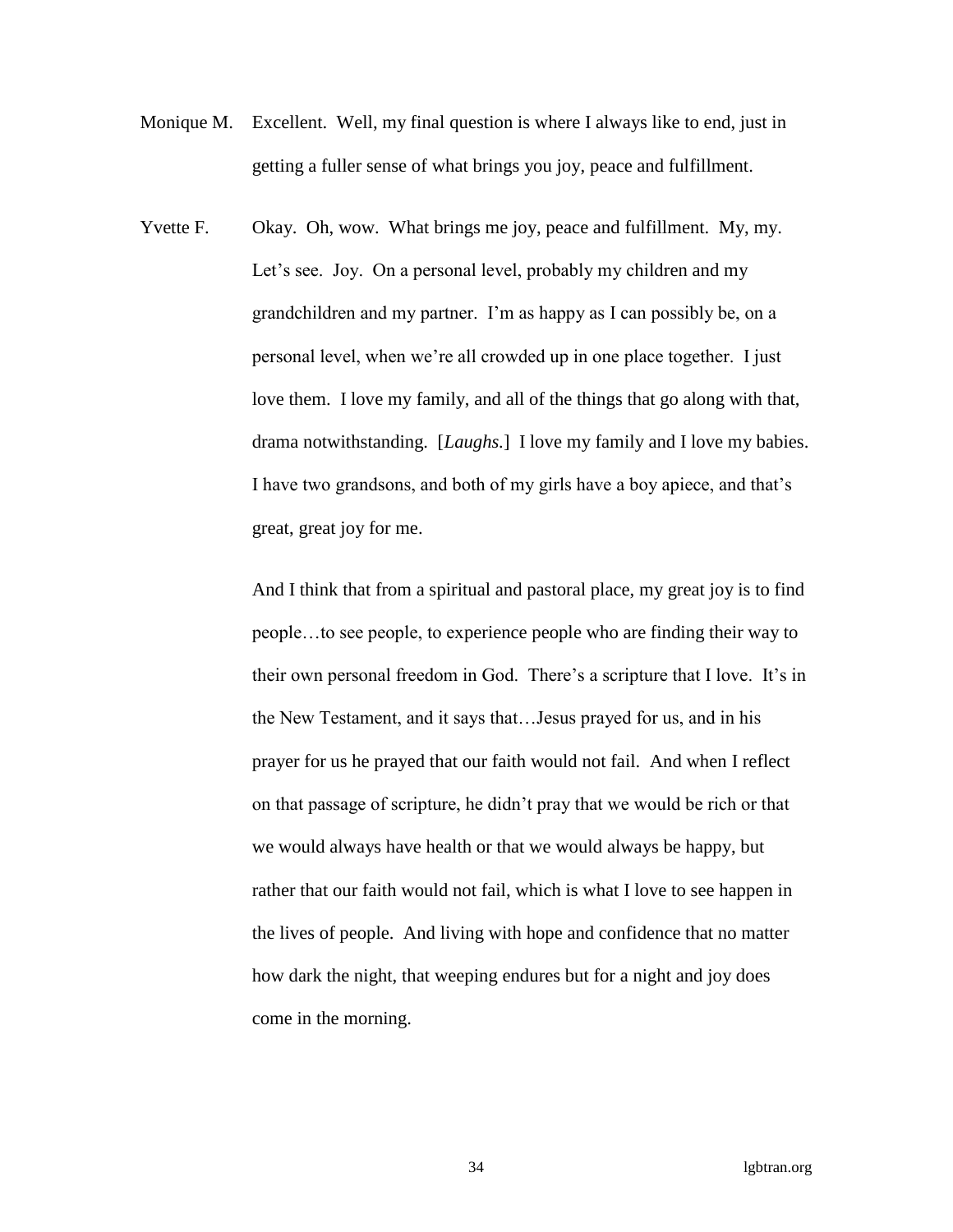So I love to see marginalized and disenfranchised and abused and torn and ostracized people find their way to full faith and confidence in God, and in a God that is not punitive, in a God that is not angry and dismissive, but in a God that loves us and embraces us and welcomes us and invites us. When I see that happen, it brings tears to my eyes. And they're not tears of sadness, they're tears of joy. That's a very powerful moment for me.

- Monique M. Beautiful. Well, those were my host of questions, unless you want to give anything else. I will happily record it. But otherwise, I want to say thank you on record for this opportunity to interview you.
- Yvette F. Well, you're very welcome. I'm glad we could work it out. And I always apologize for the interesting life that I have, to say the least, but as I often also say it's kind of the life of a prophet, of a trailblazer, and it's all over the place simultaneously. And I make an effort to try to tie things down. I don't always do so well, but I'm at it, you know, I'm doing – [*laughs*] – the best I can, given my circumstances. So I'm glad we could pull it off. I hope that the generation that is coming after us will know us to be the trailblazers, and know the personal cost, but also the personal joy that it has been for us, and if nothing else, that we can provide a path for them through this wilderness so that their way will not be nearly as difficult, in many ways, as ours has been. Then I know that our living and our working hasn't been in vain.

Monique M. Yes.